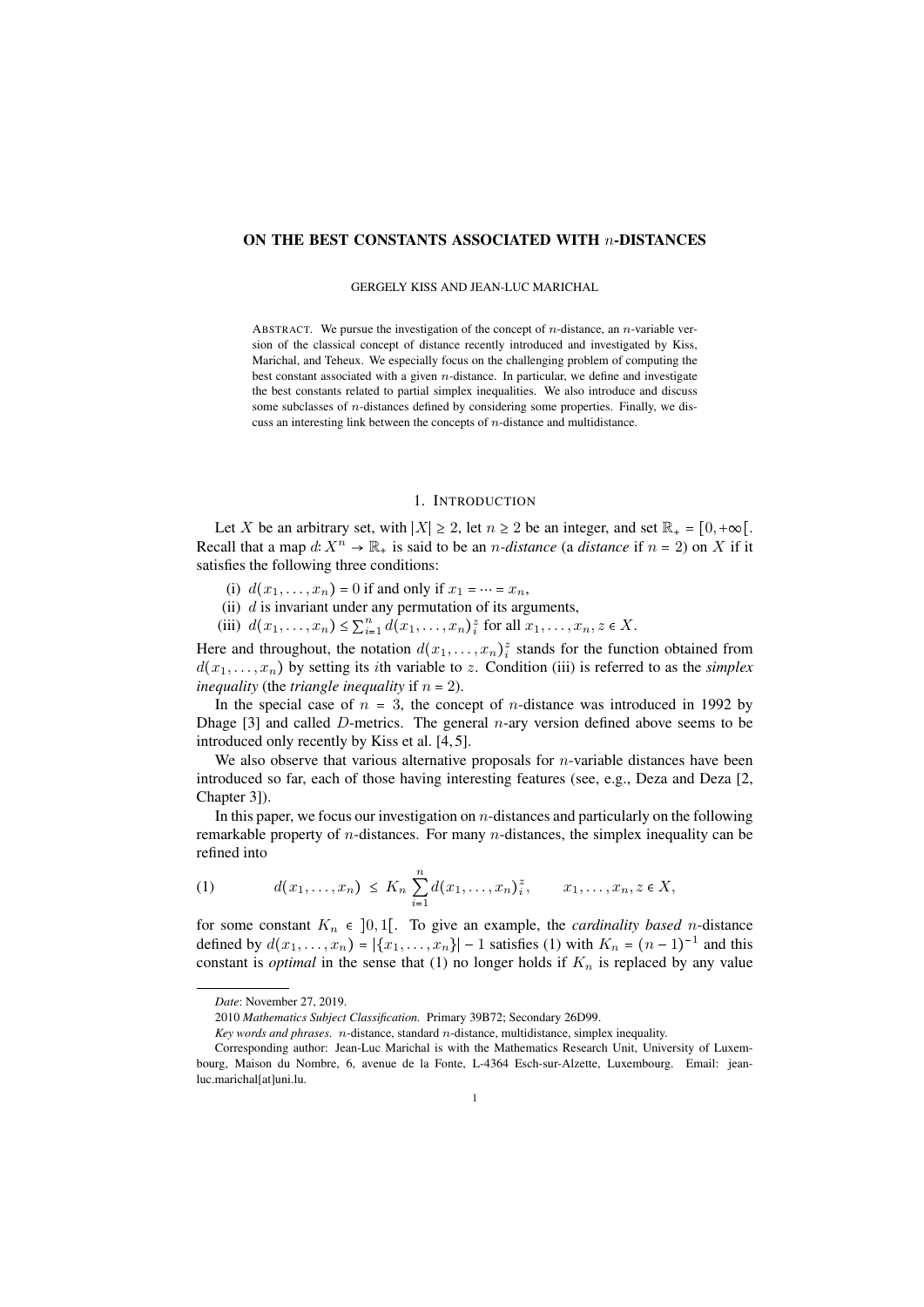lower than  $(n-1)^{-1}$ . In fact, the constant  $K_n = (n-1)^{-1}$  is attained, e.g., when  $x_1 \neq x_2 =$  $\cdots$  =  $x_n$  =  $z$ .

It is important to note that condition (i) above is necessary for such a constant to exist in  $[0, 1]$ . Indeed, as it was observed in [5], we always have  $K_n = 1$  if condition (i) is replaced by the following one:

(i')  $d(x_1, ..., x_n) = 0$  if and only if  $|\{x_1, ..., x_n\}| < n$ .

The main purpose of paper [5] was to provide several instances of *n*-distances together with their associated best (i.e., optimal) constants (see Example 2.1 and Table 1 below), with the additional objective of pointing out relevant properties of *n*-distances.

In the present paper, we further investigate the general properties of the best constants associated with *n*-distances. More precisely, in Section 2 we recall some instances of *n*-distances and provide a few new ones. We observe that the best constant associated with any *n*-distance cannot be lower than  $(n - 1)^{-1}$  and we introduce the class of those *n*-distances, that we call "standard *n*-distances", whose associated best constants have precisely the value  $(n - 1)^{-1}$ . We also investigate the problem of constructing an *n*-distance with a prescribed best constant. In Section 3, we show that many *n*-distances satisfy partial simplex inequalities, i.e., simplex inequalities whose sums have less than *n* summands. We also investigate the best constants related to these partial simplex inequalities. In Section 4, we introduce and investigate subclasses of *n*-distances defined by considering additional properties such as repetition invariance and nonincreasingness under identification of variables. Finally, in Section 5, we show how some standard *n*-distances can be used to define multidistances, which are special multi-argument distances introduced by Martín and Mayor [6].

The investigation of *n*-distances and of the associated best constants seems to be very recent and needs much more examples to be better understood. We hope that by providing some examples and results here we might attract researchers and make this exciting topic better known.

To make the reading of the paper easier, we have postponed the proofs of most of our results to the Appendix.

### 2. DEFINITIONS AND EXAMPLES

Before presenting the formal definition of the concept of best constant associated with an *n*-distance, let us first recall some *n*-distances introduced and investigated in [5].

Example 2.1 (see [5]). The following are instances of *n*-distances. Some of them are defined in terms of a given distance  $d_2$  on  $X$ .

 $\bullet$  Drastic *n*-distance

$$
d(x_1,\ldots,x_n) = \begin{cases} 0, & \text{if } x_1 = \cdots = x_n, \\ 1, & \text{otherwise.} \end{cases}
$$

• Cardinality based  $n$ -distance

$$
d(x_1,...,x_n) = |\{x_1,...,x_n\}| - 1.
$$

• Diameter

$$
d(x_1,...,x_n) = \max_{\{i,j\} \in \{1,...,n\}} d_2(x_i,x_j).
$$

 $\bullet$  Sum based *n*-distance

$$
d(x_1,...,x_n) = \sum_{\{i,j\} \in \{1,...,n\}} d_2(x_i,x_j).
$$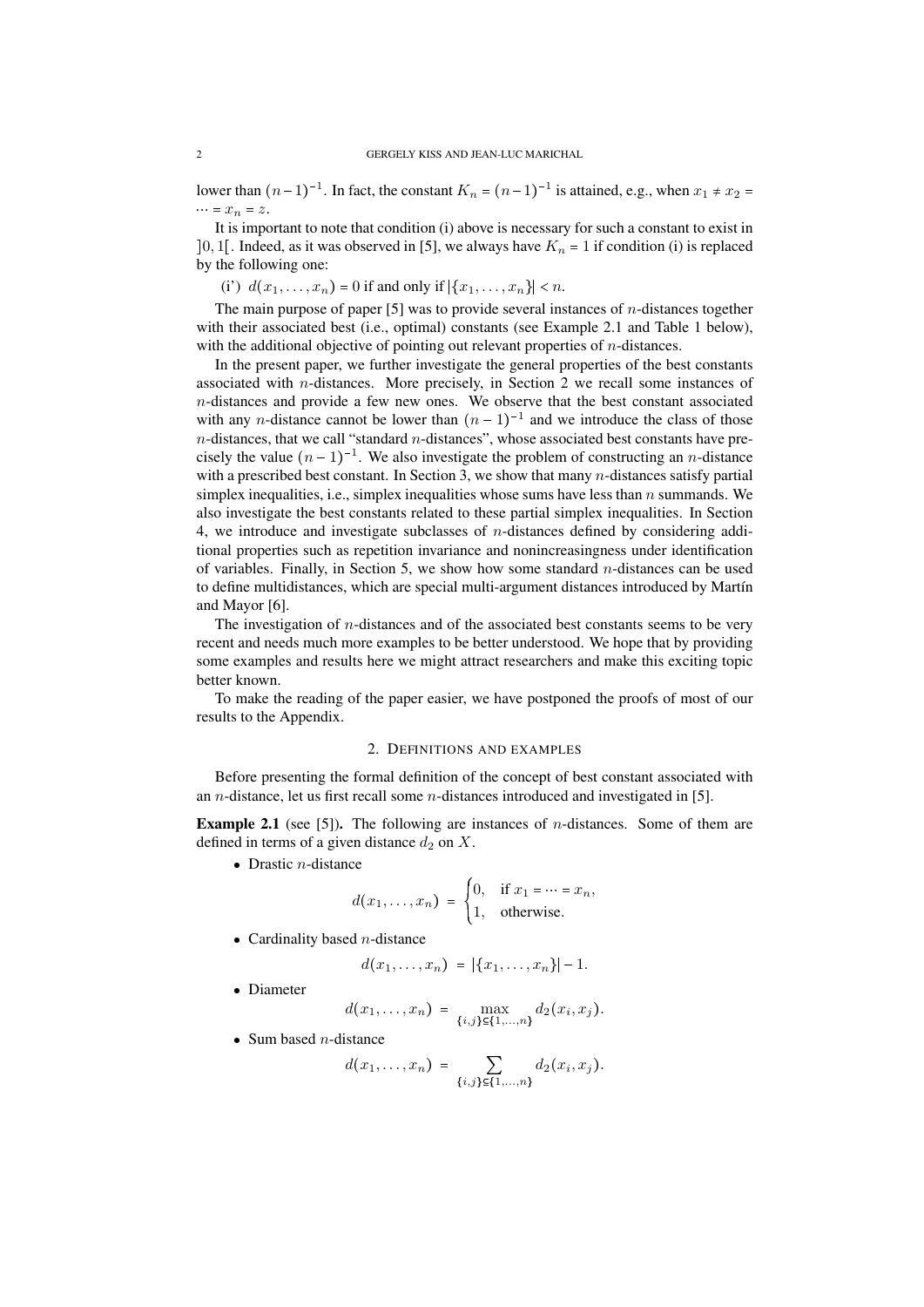| Name                                           | <b>Best constant</b>                     | Type     |
|------------------------------------------------|------------------------------------------|----------|
| Drastic $n$ -distance                          | $K_n^* = (n-1)^{-1}$                     | attained |
| Cardinality based $n$ -distance                | $K_n^* = (n-1)^{-1}$                     | attained |
| Diameter                                       | $K_n^* = (n-1)^{-1}$                     | attained |
| Sum based $n$ -distance                        | $K_n^* = (n-1)^{-1}$                     | attained |
| Arithmetic mean based $n$ -distance            | $K_n^* = (n-1)^{-1}$                     | attained |
| Radius of the smallest encl. circle            | $K_n^* = (n-1)^{-1}$                     | attained |
| Area of the smallest encl. circle $(n \geq 3)$ | $K_n^* = (n-3/2)^{-1}$                   | attained |
| Fermat $n$ -distance                           | $K_n^* \leq (4n-4)/(3n^2-4n)$            |          |
| Number of lines ( $n \geq 3$ )                 | $(n-2+2/n)^{-1} \leq K_n^* < (n-2)^{-1}$ | າ        |

TABLE 1. Best constants associated with some *n*-distances

• Arithmetic mean based *n*-distance  $(X = \mathbb{R})$ 

$$
d(x_1,...,x_n) = \frac{1}{n} \sum_{i=1}^n x_i - \min\{x_1,...,x_n\}.
$$

 $\bullet$  Fermat *n*-distance

$$
d(x_1,...,x_n) = \min_{x \in X} \sum_{i=1}^n d_2(x_i,x).
$$

- Number of lines determined by *n* points in  $\mathbb{R}^2$  (*X* =  $\mathbb{R}^2$ ).
- Radius of the smallest circle enclosing *n* points in  $\mathbb{R}^2$  (*X* =  $\mathbb{R}^2$ ).
- Area of the smallest circle enclosing *n* points in  $\mathbb{R}^2$  (*X* =  $\mathbb{R}^2$  and *n*  $\geq$  3).

Definition 2.2 (see [5]). The *best constant* associated with an *n*-distance *d* on *X* is the infimum  $K_n^*$  of the set of real numbers  $K_n \in ]0,1]$  for which the condition

(2) 
$$
d(x_1,...,x_n) \leq K_n \sum_{i=1}^n d(x_1,...,x_n)^2, \qquad x_1,...,x_n, z \in X,
$$

holds. Equivalently,

$$
K_n^* = \sup_{\substack{x_1,\ldots,x_n,z \in X \\ |\{x_1,\ldots,x_n\}| \geq 2}} \frac{d(x_1,\ldots,x_n)}{\sum_{i=1}^n d(x_1,\ldots,x_n)_i^z}.
$$

We say that the best constant  $K_n^*$  is *attained* if there exists  $(x_1, \ldots, x_n; z) \in X^{n+1}$ , with  $|\{x_1, \ldots, x_n\}| \geq 2$ , such that

$$
d(x_1,...,x_n) = K_n^* \sum_{i=1}^n d(x_1,...,x_n)^2.
$$

*Remark* 1. We always have  $K_2^* = 1$  and this constant is attained regardless of the distance *d* considered on *X*. Indeed, we always have

$$
d(x_1,x_2) = \sum_{i=1}^2 d(x_1,x_2)_{i}^{x_1}, \qquad x_1,x_2 \in X.
$$

Table 1 provides the best constants corresponding to most of the *n*-distances defined in Example 2.1. As observed in [5], the search for the best constant associated with a given *n*-distance is usually not an easy problem. It is strongly dependent on the *n*-distance itself. In some cases, we could at most determine an interval in which the best constant lies. We also note that all the best constants that we have found thus far are attained.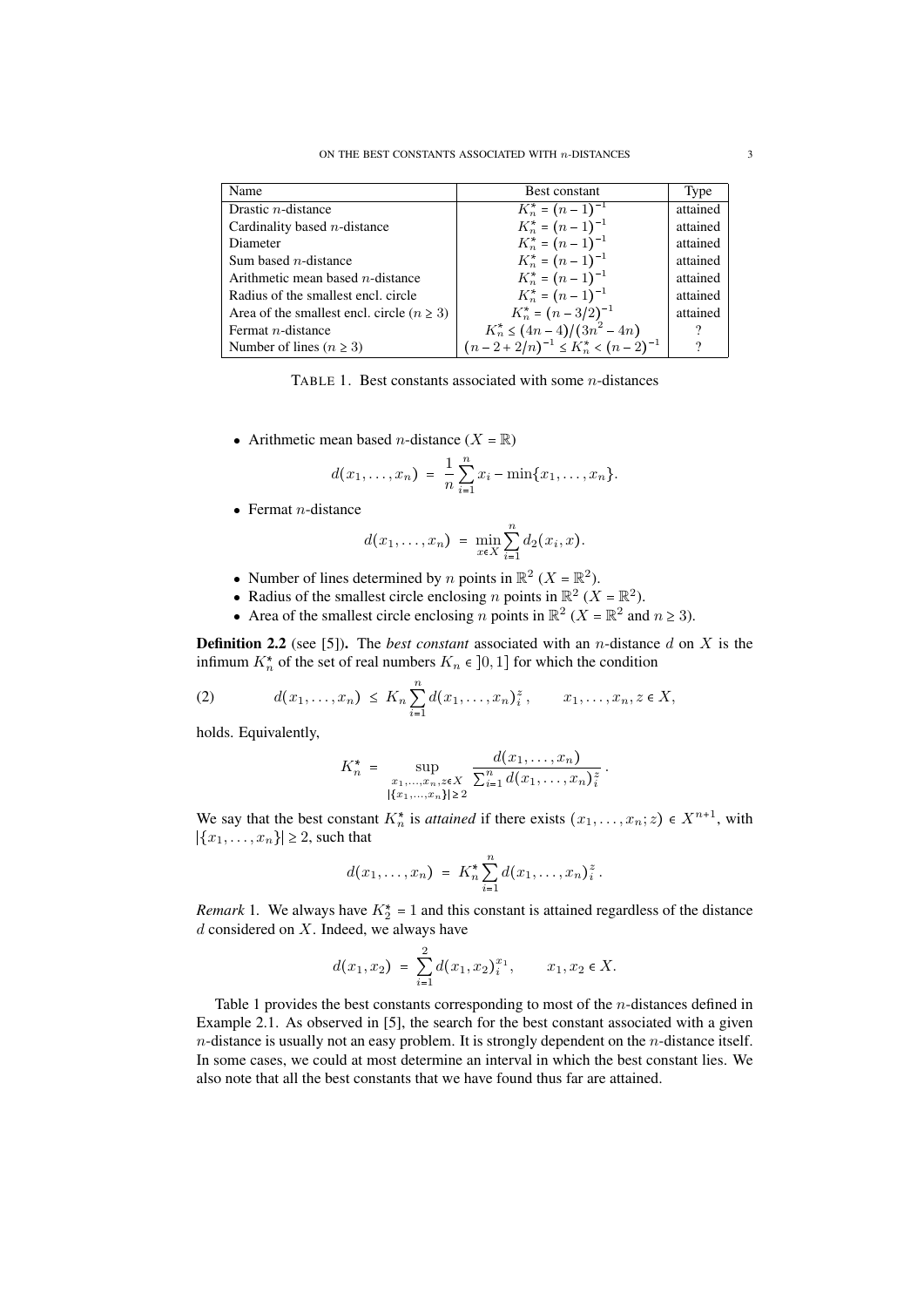We now state a remarkable, although almost trivial, result showing that the best constant associated with any *n*-distance cannot be lower than  $(n - 1)^{-1}$ .

**Proposition 2.3.** *For any n*-distance *d on X, we have*  $K_n^* \ge (n-1)^{-1}$ *.* 

*Proof.* Let *d* be an *n*-distance on *X* and let  $x, y \in X$ , with  $x \neq y$ . Using (2), we obtain

$$
d(x,y,\ldots,y) \leq K_n \sum_{i=1}^n d(x,y,\ldots,y)_i^y = K_n(n-1) d(x,y,\ldots,y).
$$

.

Since  $d(x, y, ..., y) \neq 0$ , we get  $K_n \geq (n - 1)^{-1}$ 

As we can see in Table 1, many of the *n*-distances satisfying  $K_n^* = (n-1)^{-1}$  are based on rather natural constructions. This observation together with the previous proposition motivate the following terminology.

**Definition 2.4.** We say that an *n*-distance *d* on *X* is *standard* if  $K_n^* = (n-1)^{-1}$ .

We know for instance that the radius (or equivalently, the diameter) of the smallest enclosing circle in  $\mathbb{R}^2$  defines a standard *n*-distance (see Table 1). It is easy to see that this is also the case for the diameter of the smallest enclosing Chebyshev ball in  $\mathbb{R}^q$  for any integer  $q \geq 2$ , that is,

$$
d(x_1,...,x_n) = \max_{\{i,j\} \subseteq \{1,...,n\}} \|x_i - x_j\|_{\infty}, \qquad x_1,...,x_n \in \mathbb{R}^q.
$$

Indeed, this is exactly the diameter-type *n*-distance (see Example 2.1) constructed from the Chebyshev distance on  $\mathbb{R}^q$ , namely

$$
d_2(x,y) = ||x - y||_{\infty}, \qquad x, y \in \mathbb{R}^q.
$$

A few nonstandard *n*-distances based on geometric constructions have also been defined and investigated in [5] (see Table 1). Now, it may be an interesting challenge to introduce further nonstandard *n*-distances and determine their associated best constants. In the following result, we provide such an *n*-distance on R.

**Proposition 2.5** (Length of a largest inner interval). Let  $d \mathbb{R}^n \to \mathbb{R}_+$  be the map defined *by*

(3) 
$$
d(x_1,...,x_n) = \max_{i=1,...,n-1} (x_{(i+1)} - x_{(i)}),
$$

*where the symbol*  $x_{(i)}$  *stands for the ith smallest element among*  $x_1, \ldots, x_n$ *. Then d is an n*-distance on  $\mathbb R$ . Its best constant is  $K_n^* = 2/n$  and is attained at any  $(x_1, \ldots, x_n; z)$  such *that*  $x_1 < x_2 = \cdots = x_n$  *and*  $z = (x_1 + x_2)/2$ .

*Remark* 2. It is not difficult to see that, for any integer  $p \ge 1$ , the map obtained by raising the *n*-distance defined in (3) to the *p*th power is an *n*-distance on  $\mathbb R$  if and only if  $n \geq 2^p$ . Its associated best constant is  $K_n^* = 2^p/n$  and is attained at any  $(x_1, \ldots, x_n; z)$  such that  $x_1 < x_2 = \cdots = x_n$  and  $z = (x_1 + x_2)/2$ . The proof is similar to that of Proposition 2.5.

There must be plenty of natural ways to construct maps that look like *n*-distances. However, for some of them it might be tricky to establish that they are genuine *n*-distances and find their associated best constants.

We end this section by discussing the challenging problem of constructing an *n*-distance with a prescribed best constant.

Given a real number  $s \in [(n-1)^{-1},1]$ , it is natural to ask whether there exists an *n*distance whose best constant has exactly the value *s*. The following proposition answers this question in the affirmative by providing one-parameter families of *n*-distances covering all possible best constants.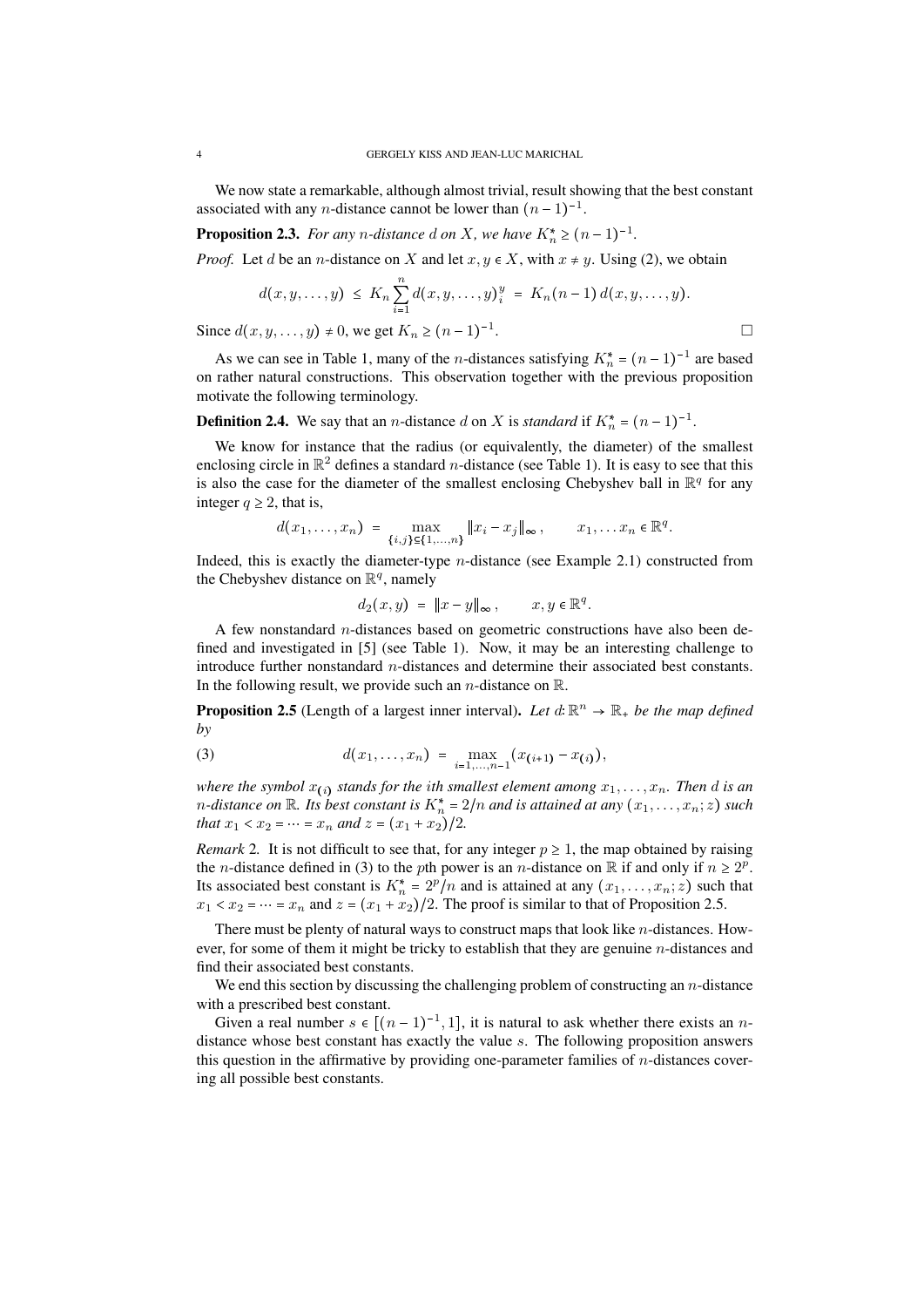**Proposition 2.6.** We assume that  $|X| \geq 3$ . Let  $s \in [(n-1)^{-1}, 1]$ , let  $e \in X$ , and let d be *any standard n-distance on X. Let also*

$$
C_{n,s} = \frac{1}{s} \sup_{x_1,...,x_n \in X \setminus \{e\}} \frac{d(x_1,...,x_n)}{\sum_{i=1}^n d(x_1,...,x_n)_i^e} > 0.
$$

*Then the map*  $d_s \colon X^n \to \mathbb{R}_+$  *defined by* 

$$
d_s(x_1,\ldots,x_n) = \begin{cases} C_{n,s} d(x_1,\ldots,x_n), & \text{if } e \in \{x_1,\ldots,x_n\}, \\ d(x_1,\ldots,x_n), & \text{otherwise}, \end{cases}
$$

*is an n-distance on X whose best constant is*  $K_n^* = s$ *.* 

### 3. PARTIAL SIMPLEX INEQUALITIES

It is natural to ask whether a given *n*-distance *d* on *X* (with  $n \geq 3$ ) satisfies a partial simplex inequality, i.e., an inequality of the form

(4) 
$$
d(x_1,...,x_n) \leq K_{n,k} \sum_{i=1}^k d(x_1,...,x_n)^z_i, \quad x_1,...,x_n, z \in X,
$$

for some  $k \in \{2, \ldots, n-1\}$  and some  $K_{n,k} > 0$ . When  $K_{n,k} \leq 1$ , such an inequality simply means that any *k*-section of *d* (obtained from *d* by fixing  $n - k$  of its variables) satisfies the simplex inequality (the triangle inequality if  $k = 2$ ).

We observe that inequality (4) does not make sense when  $k = 1$ . Indeed, for any distinct  $x, z \in X$ , we would have

$$
0 < d(x, z, \ldots, z) \leq K_{n,1} d(z, z, \ldots, z) = 0,
$$

a contradiction.

The following proposition shows that (4) holds for all *n*-distances whose associated best constants  $K_n^*$  satisfy  $K_n^* < (n-k)^{-1}$ .

**Proposition 3.1.** *For any n*-distance *d on X and any integer k satisfying*  $n-1/K_n^* < k \leq n$ *, we have*

$$
d(x_1,...,x_n) \leq \frac{1}{1/K_n^* - n + k} \sum_{i=1}^k d(x_1,...,x_n)^2, \qquad x_1,...,x_n, z \in X.
$$

*Moreover, for any*  $x_1, \ldots, x_n, z \in X$ *, we have* 

(5) 
$$
d(x_1,...,x_n) = \frac{1}{1/K_n^* - n + k} \sum_{i=1}^k d(x_1,...,x_n)_i^2
$$

*if and only if*  $K_n^*$  *is attained at*  $(x_1, \ldots, x_n; z)$  *and* 

(6)  $d(x_1, \ldots, x_n) = d(x_1, \ldots, x_n)_{i}^2$  $i \in \{k+1, \ldots, n\}.$ 

**Corollary 3.2.** Let  $d$  be an  $n$ -distance on  $X$  and let  $x_1, \ldots, x_n, z \in X$ . If (5) holds for *some integer*  $k = p$  *satisfying*  $n - 1/K_n^* < p \le n$ *, then it holds also for any*  $k \in \{p, \ldots, n\}$ *.* 

In view of the first part of Proposition 3.1, we naturally consider the following definition.

**Definition 3.3.** Let *d* be an *n*-distance on *X* and let  $k \in \{2, ..., n\}$ . Assume that the set of real numbers  $K_{n,k} > 0$  for which the condition

$$
d(x_1,...,x_n) \leq K_{n,k} \sum_{i=1}^k d(x_1,...,x_n)^z, \quad x_1,...,x_n, z \in X, |\{x_1,...,x_n\}| \geq 2,
$$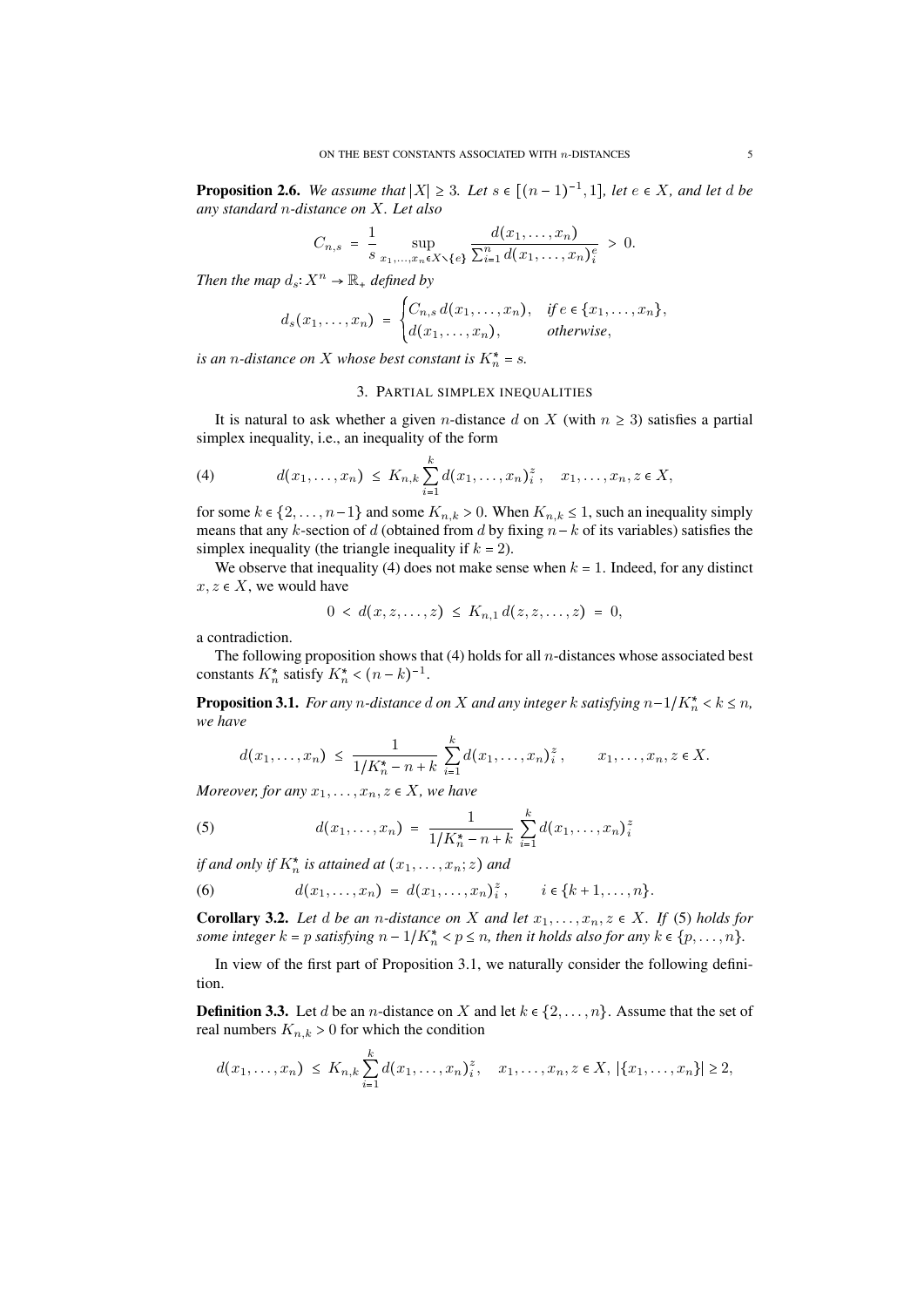holds is nonempty. Then, the infimum  $K_{n,k}^*$  of this set is called the *best k-constant* associated with *d*.

**Example 3.4.** Consider the *n*-distance ( $n \geq 3$ ) defined by the area of the smallest enclosing circle in  $\mathbb{R}^2$ . Its associated best constant is  $K_n^* = (n-3/2)^{-1}$  (see Table 1). By Proposition 3.1, we immediately see that  $K_{n,k}^*$  exists and satisfies

$$
K_{n,k}^* \le \frac{1}{1/K_n^* - n + k} = \frac{1}{k - 3/2}
$$

for any  $k \in \{2, \ldots, n\}$ . Now, we know [5] that  $K_n^*$  is attained at any tuple  $(x_1, \ldots, x_n; z)$ such that  $x_1 \neq x_2$  and  $x_3 = \cdots = x_n = z = (x_1 + x_2)/2$ . For such a tuple, condition (6) clearly holds for any  $k \in \{2, \ldots, n\}$ , and hence condition (5) also holds for any  $k \in \{2, \ldots, n\}$ . Using the second part of Proposition 3.1, we finally obtain that

$$
K_{n,k}^* \ = \ \frac{1}{1/K_n^* - n + k} \ = \ \frac{1}{k-3/2}
$$

for any  $k \in \{2, ..., n\}$ .

Example 3.5. If *d* is the length of a largest inner interval as defined in Proposition 2.5, then it is not difficult to show that  $K_{n,k}^* = 2/k$  for any  $k \in \{2, ..., n\}$  (just proceed as in the proof of Proposition 2.5). This example also shows that there are nonstandard *n*-distances for which  $K_{n,2}^* = 1$  (i.e., any 2-section of *d* satisfies the triangle inequality).

Proceeding as in the proof of Proposition 2.3 and using Proposition 3.1, we can easily derive the following result.

**Proposition 3.6.** Let  $d$  be an *n*-distance on  $X$ *. If*  $K_{n,k}^*$  exists for some  $k = p \in \{2, \ldots, n\}$ , *then it exists also for any*  $k \in \{p, \ldots, n\}$  and we have  $K_{n,k}^* \geq (k-1)^{-1}$  for any  $k \in$  $\{p, \ldots, n\}$ . Moreover, if *d* is standard, then  $K_{n,k}^*$  exists for any  $k \in \{2, \ldots, n\}$  and we *have*  $K_{n,k}^* = (k-1)^{-1}$  *for any*  $k \in \{2, ..., n\}$ .

Proposition 3.6 shows that for any standard *n*-distance and any  $k \in \{2, ..., n\}$ , we have

$$
d(x_1,...,x_n) \leq \frac{1}{k-1} \sum_{i=1}^k d(x_1,...,x_n)^2, \qquad x_1,...,x_n, z \in X,
$$

and the constant  $K_{n,k}^* = (k-1)^{-1}$  is the lowest possible constant that we can reach over all the *n*-distances. Also, the above inequality implies that for any integer  $k \in \{2, \ldots, n\}$ , we have

$$
d(\underbrace{x,\ldots,x}_{k},z,\ldots,z) \leq \frac{k}{k-1} d(\underbrace{x,\ldots,x}_{k-1},z,\ldots,z), \qquad x,z \in X.
$$

From the results and examples above, we obtain the following proposition, which provides inequality conditions on the best constants  $K_n^*$  and  $K_{n,k}^*$ .

**Proposition 3.7.** *For any n*-distance *d on X and any integer k satisfying*  $n-1/K_n^* < k \leq n$ *, the number*  $K_{n,k}^*$  *exists and satisfies the inequalities* 

$$
\frac{1}{k-1} \le K_{n,k}^* \le \frac{1}{1/K_n^* - n + k}
$$

*and*

$$
K_n^* \ge \frac{1}{1/K_{n,k}^* + n - k} \ge \frac{1}{n-1}.
$$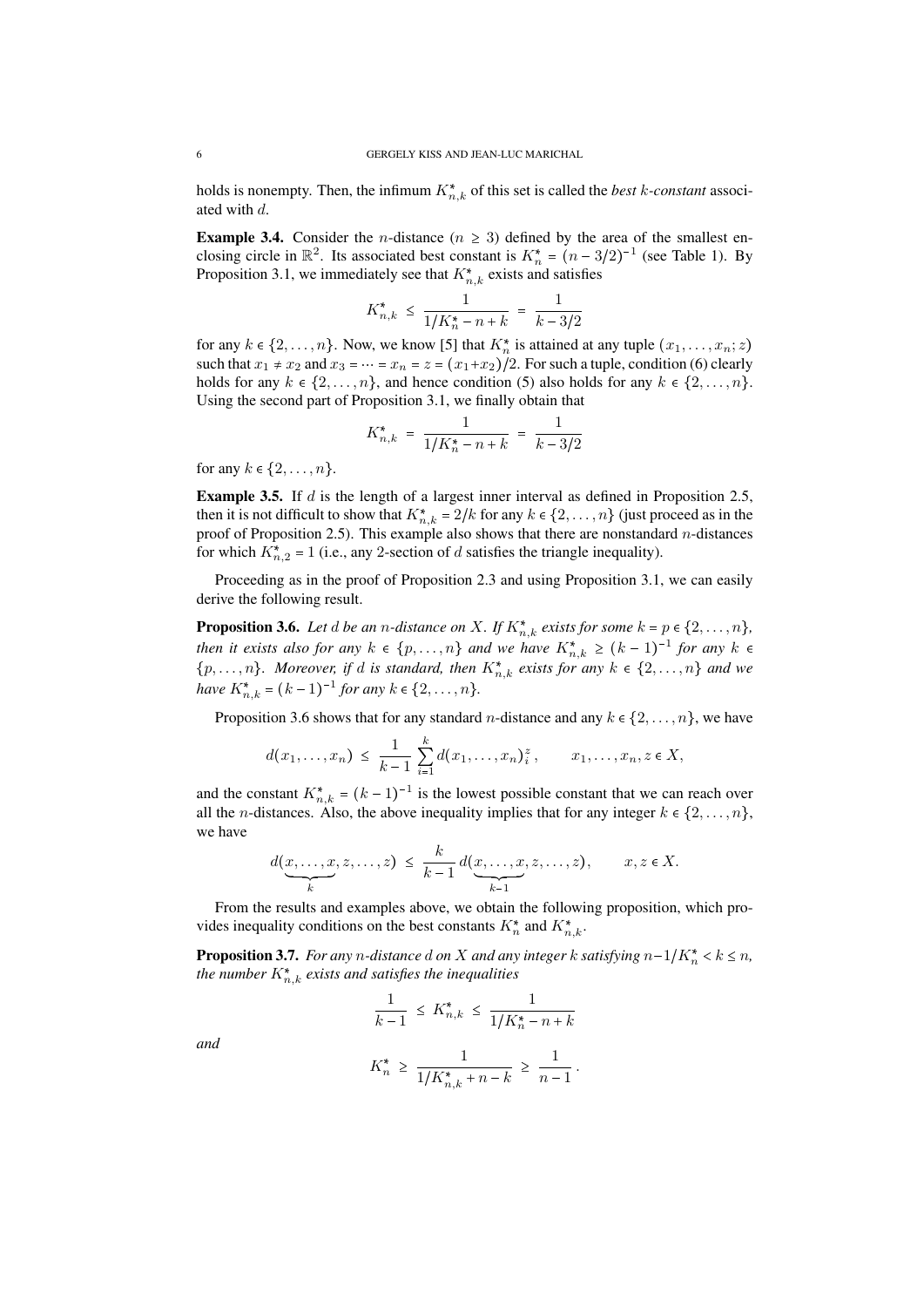*All these inequalities are equalities if d is standard. However, they may be strict for some nonstandard n-distances.*

*Proof.* The existence of  $K_{n,k}^*$  and the first two inequalities follow from Propositions 3.1 and 3.6. The remaining two inequalities follow immediately. The case where *d* is standard follows from Proposition 3.6. The strictness of the inequalities occurs for instance when considering the *n*-distance discussed in Example 3.5 (taking  $n > k > \max\{2, n/2\}$ ).

The following result provides sufficient conditions for an *n*-distance to be standard. It is particularly interesting for  $n = 3$ , where condition (b) reduces to requiring that any 2-section of *d* satisfies the triangle inequality.

**Proposition 3.8.** Let  $k \in \{2, \ldots, n-1\}$  and let d be an *n*-distance on X satisfying the *following two conditions.*

(a)  $K_n^* < (n-k)^{-1}$  and is attained at some  $(x_1, \ldots, x_n; z)$  satisfying condition (6). (b) *Condition* (4) *holds for*  $K_{n,k} = (k-1)^{-1}$ *.* 

*Then d is standard.*

*Proof.* Using the second part of Proposition 3.1, we obtain  $K_{n,k}^* = (1/K_n^* - n + k)^{-1}$ . Since  $K_{n,k}^* = (k-1)^{-1}$  by condition (b) and Proposition 3.6, we derive  $K_n^* = (n-1)^{-1}$ .

By applying a symmetrization technique on the partial simplex inequality, we obtain the following result, which provides an additional inequality condition on the best constants  $K_n^*$  and  $K_{n,k}^*$ .

**Proposition 3.9.** Let  $d$  be an  $n$ -distance on  $X$  and let  $k \in \{2, ..., n\}$ . If  $K_{n,k}^*$  exists, then *we have*  $K_n^* \leq \frac{k}{n} K_{n,k}^*$  *and the constant*  $\frac{k}{n}$  *is optimal (in the sense that the equality holds for at least one n-distance).*

In the following example, which is a continuation of Proposition 2.6, we provide the best *k*-constant for any  $k \in \{2, ..., n\}$  of an *n*-distance that has a prescribed best constant  $K_n^* \in [(n-1)^{-1}, 1].$ 

**Example 3.10.** For any  $s \in [(n-1)^{-1}, 1]$  and any  $e \in X$ , if we choose the drastic distance for *d* in Proposition 2.6, then the map  $d_s$  is defined by

$$
d_s(x_1,\ldots,x_n) = \begin{cases} \frac{1}{sn} d(x_1,\ldots,x_n), & \text{if } e \in \{x_1,\ldots,x_n\}, \\ d(x_1,\ldots,x_n), & \text{otherwise.} \end{cases}
$$

Let  $K_{n,k}^*$  be the best *k*-constant associated with  $d_s$ . By proceeding as in the proof of Proposition 2.6, we see that  $K_{n,k}^*$  exists for any  $k \in \{2, \ldots, n\}$  and we have  $K_{n,k}^*$  $\max\{ns/k, (k-1)^{-1}\}\$ . If  $s \ge k/(n(k-1))$ , then  $K_{n,k}^* = ns/k$ , which illustrates again the optimality of the constant  $k/n$  in Proposition 3.9 (since  $K_n^* = s$ ). If  $s \le k/(n(k-1))$ , then we have  $K_{n,k}^* = (k-1)^{-1}$  even when *d* is not standard (which shows that the converse of the second part of Proposition 3.6 does not hold).

We observed that the second displayed inequality in Proposition 3.7 reduces to an equality when considering Example 3.4. Now, in the following proposition we provide an example of an *n*-distance for which this equality holds for any  $k \in \{2, \ldots, n\}$  and that has a prescribed best constant  $K_n^* \in [(n-1)^{-1}, (n-2)^{-1}].$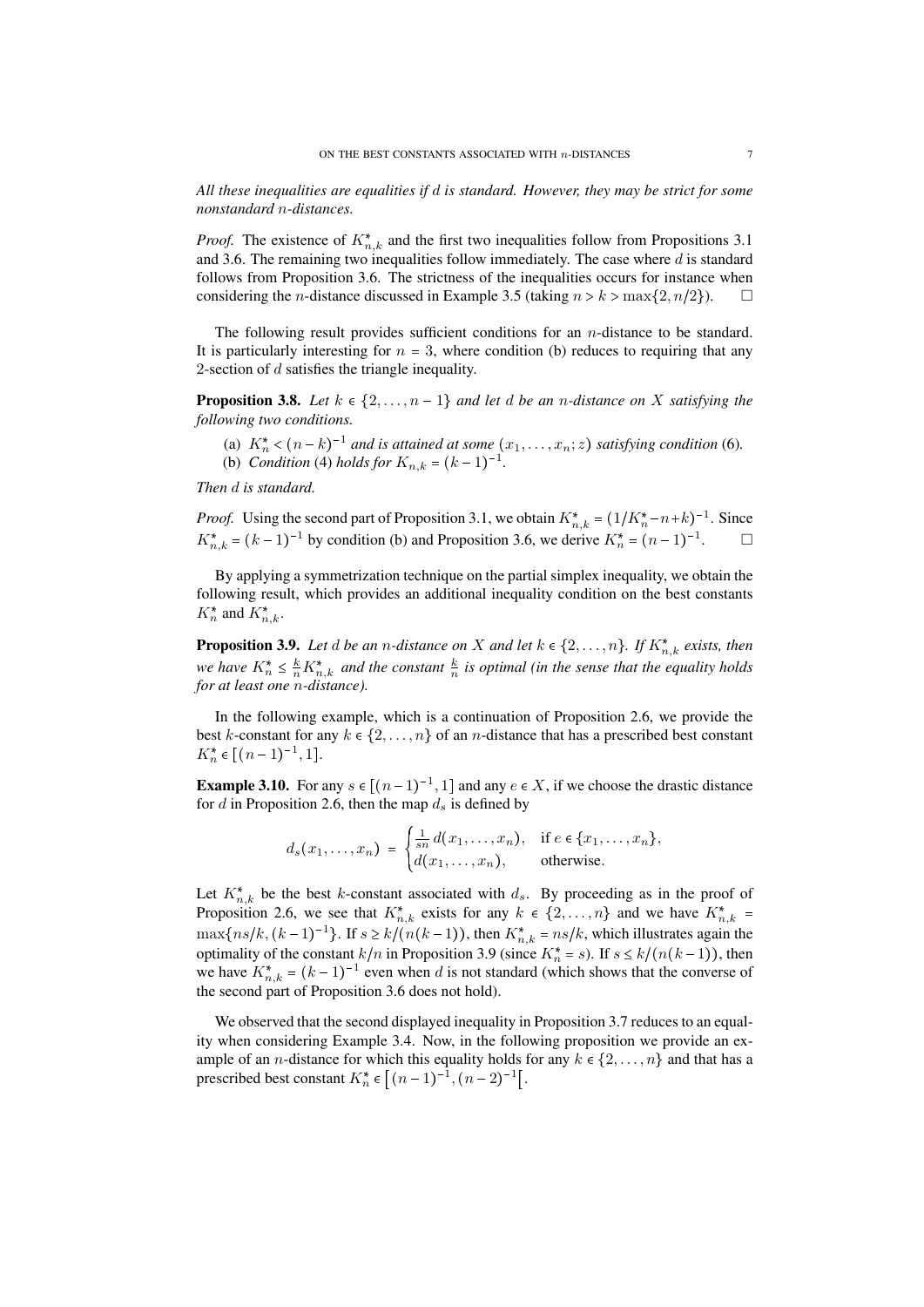**Proposition 3.11.** We assume that  $|X| \ge 4$ . Let  $s \in [(n-1)^{-1}, (n-2)^{-1}]$  and set  $C_{n,s}$  $\frac{2}{1/s-n+2} \geq 2$ . Let also  $a, b \in X$ ,  $a \neq b$ , and let *d* be the drastic *n*-distance on *X*. Then, the  $\lim_{m \to \infty} \int_{0}^{m} X^{n} \to \mathbb{R}$  *defined by* 

$$
d_s(x_1,\ldots,x_n) = \begin{cases} C_{n,s} d(x_1,\ldots,x_n), & \text{if } a,b \in \{x_1,\ldots,x_n\}, \\ d(x_1,\ldots,x_n), & \text{otherwise,} \end{cases}
$$

*is an n-distance on X whose best constant is*  $K_n^* = s$ *. Moreover, for any*  $k \in \{2, ..., n\}$ , *its best k*-constant  $K_{n,k}^*$  *exists and we have*  $K_{n,k}^* = \frac{1}{1/K_n^* - n + k}$ .

*Remark* 3*.* We observe that Proposition 3.11 can be easily generalized by considering the assumption that  $s \in [(n-\ell)^{-1}, (n-\ell-1)^{-1}]$  for some integer  $\ell$  satisfying  $1 \leq \ell \leq n-2$ . However, the value of  $C_{n,s}$  and the admissible range of  $k$  are to be adapted accordingly.

### 4. ADDITIONAL PROPERTIES FOR *n*-DISTANCES

We now introduce and investigate subclasses of *n*-distances defined by considering some special properties. Throughout this section, for any  $k \in \{1, \ldots, n\}$  and any  $x \in X$ , some special properties. Throughout this section, for any  $k \in \{1, \ldots,$  the notation  $k \cdot x$  stands for the  $k$ -tuple  $x, \ldots, x$ . For instance, we have

$$
d(3 \cdot x, 2 \cdot y) = d(x, x, x, y, y).
$$

**Definition 4.1.** Let  $k \in \{2, \ldots, n\}$ . We say that an *n*-distance *d* on *X* fulfills the *strong k*-simplex inequality if there exists  $M_{n,k} > 0$  such that, for any  $n_1, \ldots, n_k \in \{1, \ldots, n\}$ with  $n_1 + \dots + n_k = n$ , the map  $d' : X^k \to \mathbb{R}_+$  defined by<br>(7)  $d'(x_1, \dots, x_k) = d(n_1 \cdot x_1, \dots, n_k \cdot x_k), \qquad x_1, \dots, x_k \in X$ ,

(7) 
$$
d'(x_1,\ldots,x_k) = d(n_1\cdot x_1,\ldots,n_k\cdot x_k), \qquad x_1,\ldots,x_k \in X
$$

satisfies

$$
d'(x_1,\ldots,x_k) \leq M_{n,k} \sum_{i=1}^k d'(x_1,\ldots,x_k)^2, \qquad x_1,\ldots,x_k, z \in X.
$$

For instance, a 4-distance *d* on *X* satisfies the strong 2-simplex inequality if and only if there exists  $M > 0$  such that

$$
d(2 \cdot x_1, 2 \cdot x_2) \leq M(d(2 \cdot z, 2 \cdot x_2) + d(2 \cdot x_1, 2 \cdot z)),
$$
  

$$
d(3 \cdot x_1, x_2) \leq M(d(3 \cdot z, x_2) + d(3 \cdot x_1, z)),
$$

for all  $x_1, x_2, z \in X$ .

*Remark* 4. It should be noted that the map  $d' : X^k \to \mathbb{R}_+$  defined in (7) need not be symmetric. In particular,  $d'$  need not be a  $k$ -distance.

Many *n*-distances discussed in this paper satisfy the strong *k*-simplex inequality for  $k = 2, \ldots, n$ . This is the case for instance for the radius of the smallest enclosing circle in  $\mathbb{R}^2$ , where the map  $d' : X^k \to \mathbb{R}_+$  defined in (7) is symmetric. The following example shows that the arithmetic mean based *n*-distance also satisfies the strong *k*-simplex inequality for  $k = 2, \ldots, n$ . However, in this latter case the map  $d'$  is clearly not symmetric.

**Example 4.2.** For any  $k \in \{2, ..., n\}$ , the arithmetic mean based *n*-distance satisfies the strong *k*-simplex inequality with constant  $M_{n,k} = (k-1)^{-1}$ . Indeed, let  $n_1, \ldots, n_k \in$  $\{1, \ldots, n\}$  be such that  $n_1 + \cdots + n_k = n$  and let  $d' : X^k \to \mathbb{R}_+$  be the map defined in (7). Let  $x_1, \ldots, x_k \in X$ . We can assume without loss of generality that  $x_1 \leq \cdots \leq x_k$ . Then the inequality

$$
d'(x_1,\ldots,x_k) \leq \frac{1}{k-1}\sum_{i=1}^k d'(x_1,\ldots,x_k)^2_i,
$$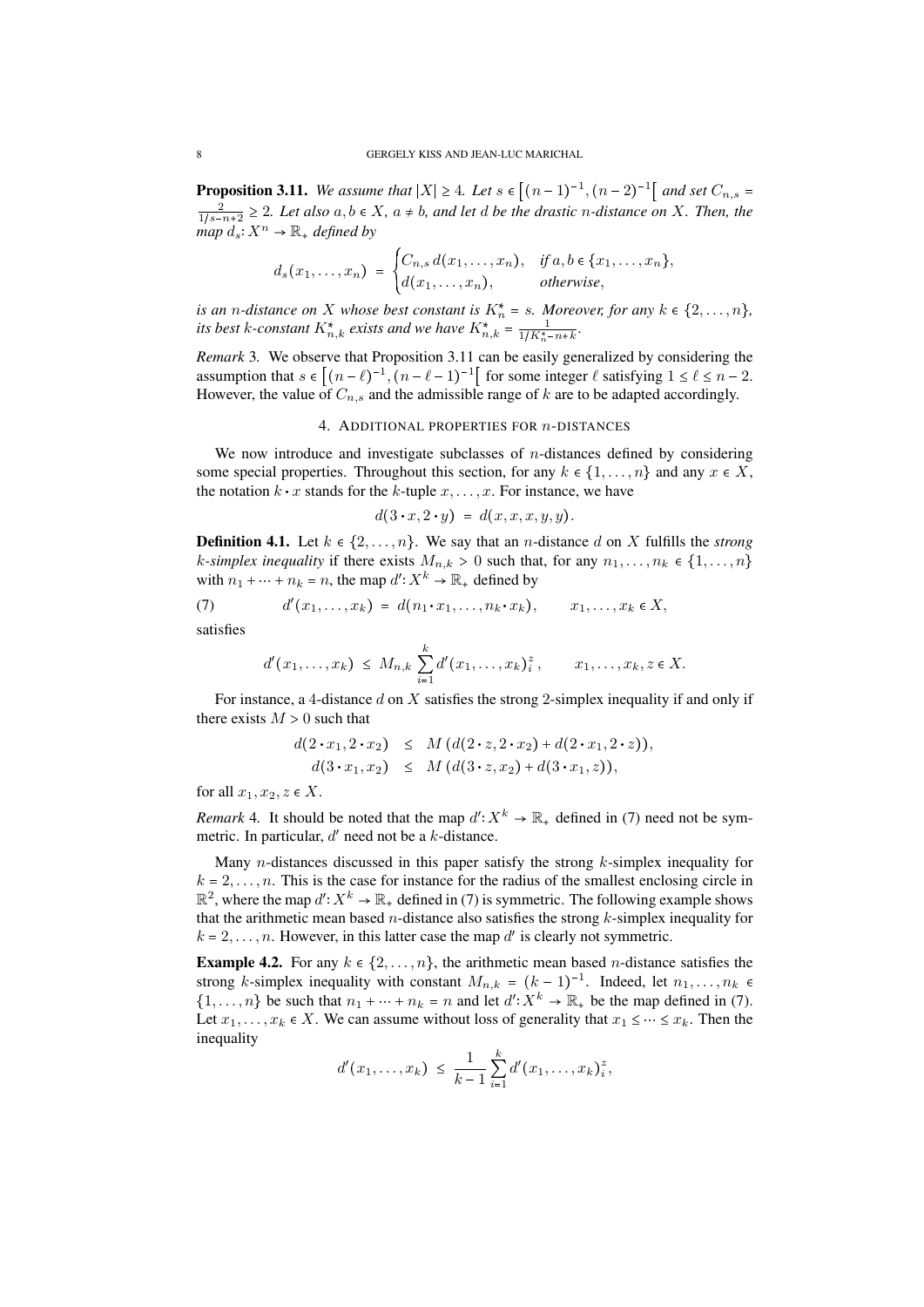reduces to

$$
\frac{1}{n}\sum_{i=1}^k n_i x_i - x_1 \le \frac{1}{n}\sum_{i=1}^k n_i x_i - \min\{x_1, z\} + \frac{1}{k-1} (z - \min\{x_2, z\}),
$$

or equivalently,

$$
(k-1)(x_1 - \min\{x_1, z\}) + (z - \min\{x_2, z\}) \geq 0,
$$

which clearly holds.

**Definition 4.3.** We say that an *n*-distance *d* on *X* is *repetition invariant* if for any  $x_1, \ldots$ ,  $x_n, x'_1, \ldots, x'_n \in X$ , we have

$$
\{x_1, \ldots, x_n\} = \{x'_1, \ldots, x'_n\} \quad \Rightarrow \quad d(x_1, \ldots, x_n) = d(x'_1, \ldots, x'_n).
$$

Many *n*-distances discussed in this paper are repetition invariant. For instance, the cardinality based *n*-distance and the length of a largest inner interval (see Proposition 2.5) are repetition invariant. The following example provides two instances of *n*-distances that are not repetition invariant.

**Example 4.4.** The arithmetic mean based *n*-distance  $d$  on  $\mathbb{R}$  is not repetition invariant. Indeed, for any  $x, y \in \mathbb{R}$  such that  $x < y$ , we have  $d(x, y, y) = \frac{2}{3}(y - x) > \frac{1}{3}(y - x) =$  $d(x, x, y)$ . Also, in general, the Fermat *n*-distance *d* on *X* defined in terms of a distance  $d_2$ on *X* is not repetition invariant. Indeed, consider the distance  $d_2(x, y) = |x - y|$  on  $X = \mathbb{R}$ . Denoting the Fermat point of  $(0, 0, 1, 1)$  by  $x \in [0, 1]$ , we have  $d(0, 0, 1, 1) = 2x + 2(1-x)$ 2. Denoting the Fermat point of  $(0, 1, 1, 1)$  by  $x \in [0, 1]$ , we have  $d(0, 1, 1, 1) = 3 - 2x$ , which is minimized by  $x = 1$ , with value 1.

Fact 4.5. *If an n-distance d on X is repetition invariant and satisfies the strong k-simplex inequality for some*  $k \in \{2, ..., n\}$ , then the map  $d' \colon X^k \to \mathbb{R}$ , defined in (7) is symmetric, *and hence it is a k-distance whenever*  $M_{n,k} \leq 1$ *. As an important special case when*  $k = 2$ *, the set*  $X$  *is metrizable by*  $d'$  *whenever*  $M_{n,2} \leq 1$ *.* 

In the next proposition, we show that any standard *n*-distance that is repetition invariant satisfies the strong *k*-simplex inequality for any  $k \in \{2, \ldots, n\}$ . We also provide the optimal value of the corresponding constant  $M_{n,k}$ . Of course the case  $k = n$  is trivial and we clearly have  $M_{n,n} = (n-1)^{-1}$ . We first present a technical lemma.

**Lemma 4.6.** Let *d* be a standard *n*-distance on *X* that is repetition invariant, let  $k \in$  $\{2, \ldots, n-1\}$ , and let  $p \in \{0, \ldots, n-k\}$ . Then, for any  $x_1, \ldots, x_k, z \in X$ , we have

$$
d(x_1, \ldots, x_{k-1}, x_k, \ldots, x_k) \leq \frac{k+p}{(k-1)(k+p-1)} \sum_{i=1}^{k-1} d(x_1, \ldots, x_{k-1}, x_k, \ldots, x_k)^z + \frac{p+1}{(k-1)(k+p-1)} d(x_1, \ldots, x_{k-1}, z, \ldots, z).
$$

*Moreover, the constants are optimal.*

Proposition 4.7. *If a standard n-distance d on X is repetition invariant, then, for any*  $k \in \{2, \ldots, n-1\}$ , it satisfies the strong *k*-simplex inequality with constant

$$
M_{n,k} = (k-1)^{-1} + (k(k-1)(n-1))^{-1}
$$

*and this constant is optimal and attained.*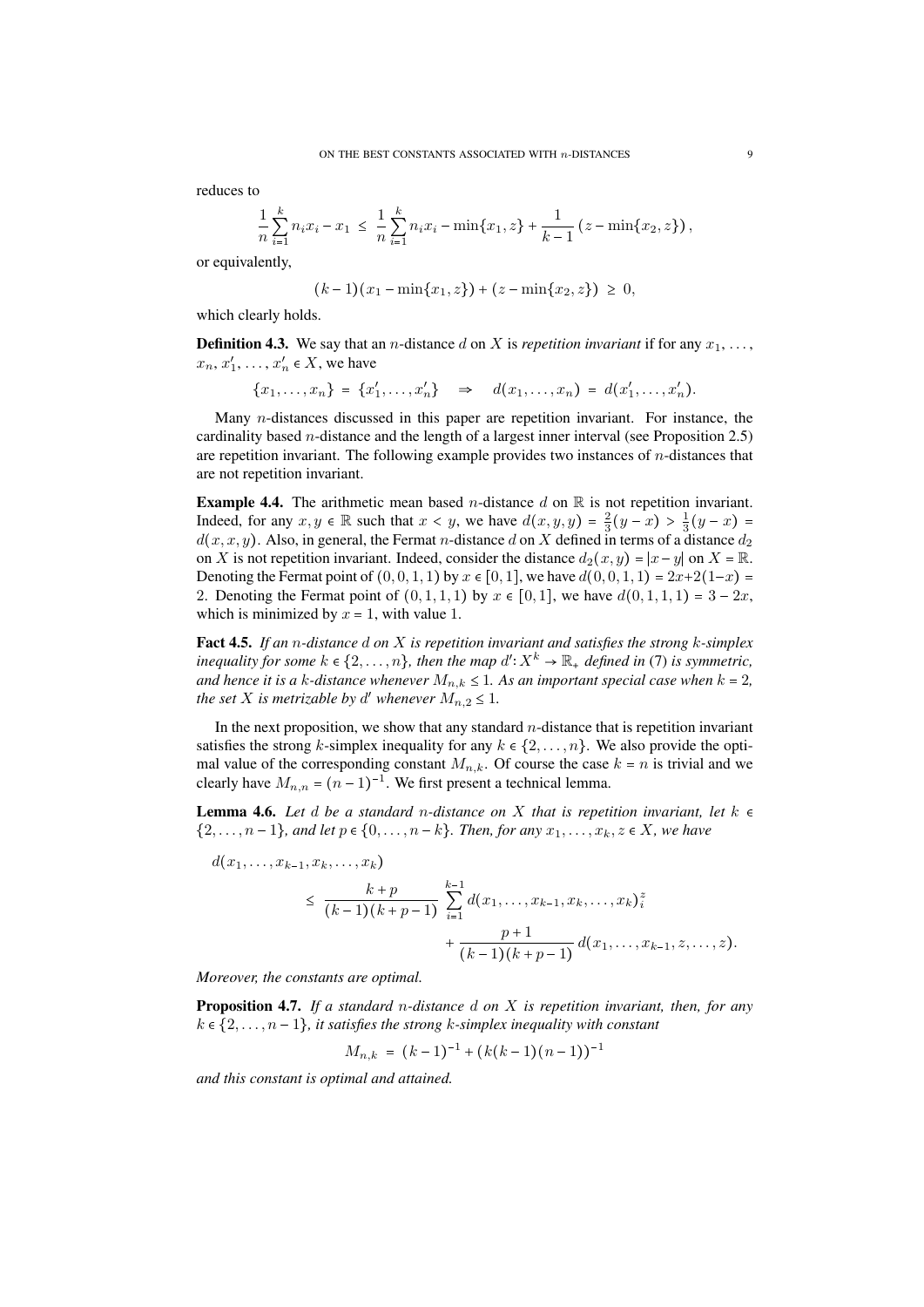*Remark* 5*.* By Proposition 4.7, any standard *n*-distance *d* on *X* that is repetition invariant satisfies the strong *k*-simplex inequality for any  $k \in \{2, \ldots, n\}$ . Moreover, if  $k \geq 3$ , then we have  $M_{n,k} \leq 1$ , and hence the map d' defined in (7) is a *k*-distance by Fact 4.5. We might then say that *d* is *reducible* to a *k*-distance.

We observe that by removing the standardness assumption in Lemma 4.6 and Proposition 4.7, we can prove similarly the following more general result. However, the optimality of  $M_{n,k}$  is no longer ensured.

Proposition 4.8. *If an n-distance d on X is repetition invariant, then, for any integer k satisfying*  $n - 1/K_n^* < k < n$ , it satisfies the strong *k*-simplex inequality with constant

$$
M_{n,k} = \frac{K_n^* + 1}{1/K_n^* - n + k} - \frac{K_n^*}{k}.
$$

*Also, we have*  $M_{n,k} \leq 1$  *if*  $k \geq n+2-1/K_n^*$  (and  $M_{n,k} > 1$  *if*  $k \leq n+1-1/K_n^*$ ).

In the following definition, we introduce a property for *n*-distances that is stronger than repetition invariance. We observe that this property was already considered in the special case of  $n = 3$  in the framework of *G*-metric spaces in [8].

Definition 4.9. We say that an *n*-distance *d* on *X* is *nonincreasing under identification of variables* if for any  $x_1, \ldots, x_n \in X$ , we have

 $d(x_1, \ldots, x_{n-1}, x_n) \geq d(x_1, \ldots, x_{n-1}, x_1).$ 

In other words, the distance cannot increase when two variables are identified.

Proposition 4.10. *If an n-distance d on X is nonincreasing under identification of variables, then it is repetition invariant.*

Example 4.11. The cardinality based *n*-distance on *X* is nonincreasing under identification of variables. The length *d* of a largest inner interval (see Proposition 2.5) is not nonincreasing under identification of variables. Indeed, we have  $1 = d(1, 2, 3) < d(1, 3, 3) = 2$ .

Proposition 4.12. *Let d be an n-distance on X that is nonincreasing under identification of variables.* Let  $k \in \{2, \ldots, n\}$  be such that  $K_{n,k}^*$  exists (see Definition 3.3). Then d *satisfies the strong k*-simplex inequality with constant  $M_{n,k} = K_{n,k}^*$ .

Corollary 4.13. *Let d be a standard n-distance on X that is nonincreasing under identification of variables. Then, for any*  $k \in \{2, \ldots, n\}$ , *d satisfies the strong k*-simplex inequality *with constant*  $M_{n,k} = (k-1)^{-1}$ .

## 5. MULTIDISTANCES

Recall that a *multidistance* on  $X$ , as defined by Martín and Mayor [6], is a function  $d: \bigcup_{n\geq 2} X^n \to \mathbb{R}_+$  satisfying the following three conditions, for every integer  $n \geq 1$ :

(i)  $d(x_1, ..., x_n) = 0$  if and only if  $x_1 = ... = x_n$ ,

(ii)  $d_{X^n}$  is invariant under any permutation of its arguments,

(iii)  $d(x_1, ..., x_n) \le \sum_{i=1}^n d(x_i, z)$  for all  $x_1, ..., x_n, z \in X$ .

As already observed in [5], some *n*-distances cannot be considered to define multidistances. For instance, the area of the smallest circle enclosing *n* points in  $\mathbb{R}^2$  cannot be used to define a multidistance (since the triangle inequality does not hold when  $n = 2$ ). Likewise, the number of lines determined by *n* points of  $\mathbb{R}^2$  cannot be used to define a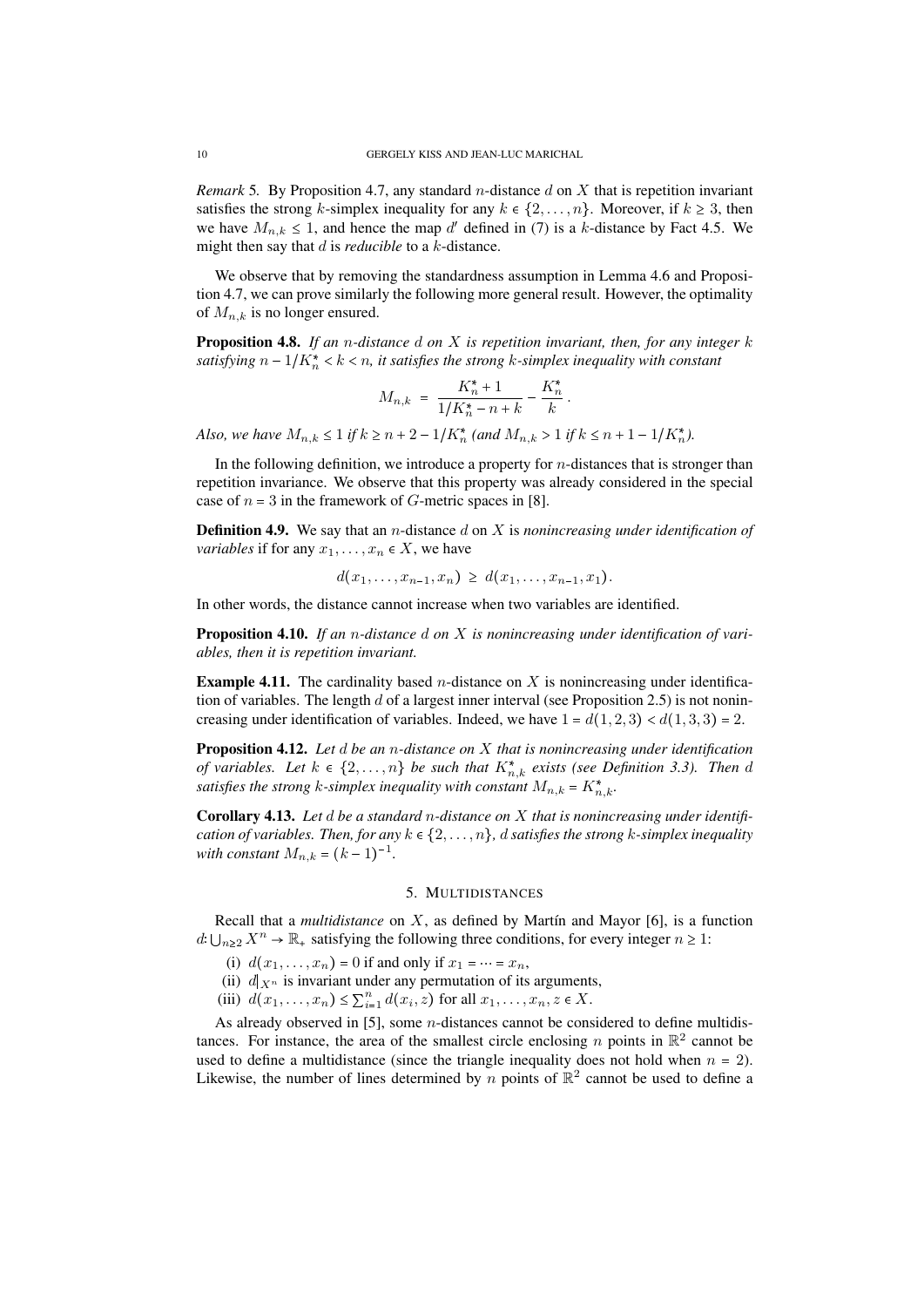multidistance. Indeed, if the points  $x_1, \ldots, x_n$  are pairwise distinct and placed on a circle centered at *z*, then for any integer  $n \geq 3$  we have

$$
d_n(x_1,...,x_n) = {n \choose 2} > n = \sum_{i=1}^n d_2(x_i,z).
$$

We also observe that many *n*-distances can be considered to define multidistances, even in the nonstandard case. The largest inner interval as defined in Proposition 2.5 could serve as a very simple example here.

In the following proposition, we show how multidistances can be easily defined from certain standard *n*-distances.

**Lemma 5.1.** Let *d* be a standard *n*-distance on X, let  $g: X^2 \to \mathbb{R}_+$  be a function, and let  $z \in X$ *. If*  $d(x, z, \ldots, z) \leq g(x, z)$  for all  $x \in X$ *, then for any*  $k \in \{1, \ldots, n\}$  we have

$$
d(x_1,\ldots,x_k,z,\ldots,z) \leq \sum_{i=1}^k g(x_i,z), \qquad x_1,\ldots,x_k \in X.
$$

*In particular,*

$$
d(x_1,\ldots,x_n) \leq \sum_{i=1}^n g(x_i,z), \qquad x_1,\ldots,x_n \in X.
$$

**Proposition 5.2.** Let  $(d_n)_{n \geq 2}$  be a sequence, where  $d_n$  is a standard *n*-distance on X *satisfying*

 $d_n(x_n, z_n, \ldots, z_n) \leq d_2(x_n, z_n), \qquad n \geq 2$ ;  $x_n, z_n \in X$ . *Then the map*  $d: \bigcup_{n\geq 2} X^n \to \mathbb{R}_+$  *defined by*  $d|_{X^n} = d_n$  *is a multidistance on*  $X$ *.* 

*Proof.* This is an immediate consequence of Lemma 5.1. □

It is known [1,7] that the radius of the smallest enclosing circle in  $\mathbb{R}^2$  defines a multidistance. The next example shows how we can retrieve this result from Proposition 5.2.

**Example 5.3.** Consider the sequence  $(d_n)_{n\geq 2}$ , where the *n*-distance  $d_n$  is defined by the radius of the smallest circle enclosing *n* points in  $\mathbb{R}^2$ . We then have  $d_n(x_n, z_n, \ldots, z_n)$  =  $d_2(x_n, z_n)$  for all  $n \ge 2$  and all  $x_n, z_n \in \mathbb{R}^2$ . By Proposition 5.2, the map  $d: \bigcup_{n \ge 2} (\mathbb{R}^2)^n \to$  $\mathbb{R}_+$  defined by  $d|_{X^n} = d_n$  for all  $n \geq 2$  is a multidistance on  $\mathbb{R}^2$ .

The following example shows that the arithmetic mean based *n*-distance defines a multidistance, provided its binary version is doubled.

**Example 5.4.** Consider the sequence  $(d_n)_{n\geq 2}$ , where  $d_n$  is the arithmetic mean based *n*distance on R. For any  $n \geq 3$ , we have  $d_n(x_n, z_n, \ldots, z_n) \leq d_2(x_n, z_n)$  if and only if  $z_n \leq x_n$ . Now, replacing  $d_2$  by the map  $d'_2 \colon \mathbb{R}^2 \to \mathbb{R}_+$  defined by

$$
d'_2(x,z) = d_n(x,z,\ldots,z) + d_n(z,x,\ldots,x) = 2 d_2(x,z),
$$

we obtain  $d_n(x_n, z_n, \ldots, z_n) \leq d'_2(x_n, z_n)$  for all  $n \geq 2$  and all  $x_n, z_n \in \mathbb{R}$ . By Proposition 5.2, the map  $d: \bigcup_{n\geq 2} (\mathbb{R}^2)^n \to \mathbb{R}_+$  defined by  $d|_{X^n} = d_n$  for all  $n \geq 3$  and  $d|_{X^2} = d'_2$  is a multidistance on  $\mathbb{R}^2$ .

In the following proposition, we show how *n*-distances can be defined from certain multidistances. The proof is straightforward and thus omitted.

**Proposition 5.5.** Let  $d: \bigcup_{n\geq 2} X^n \to \mathbb{R}_+$  be a multidistance on  $X$  and let  $n \geq 3$  be an integer. *If*  $d_n = d |_{X^n}$  *is nonincreasing under identification of variables and satisfies*  $d(x, z) \le$  $d_n(x, z, \ldots, z)$  *for all*  $x, z \in X$ *, then it is an n-distance.*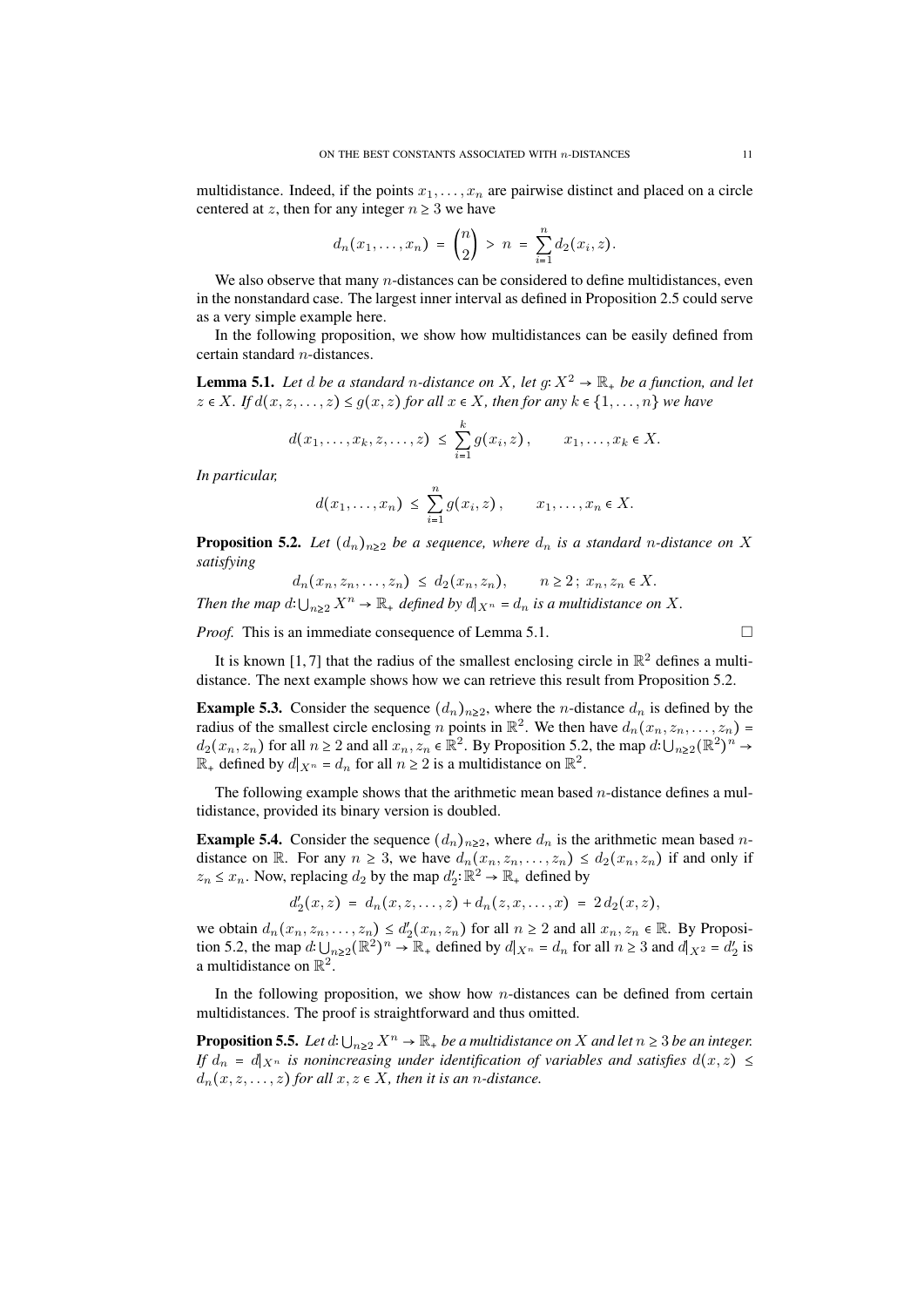### APPENDIX: PROOFS

*Proof of Proposition 2.5.* If  $n = 2$ , then *d* is the usual Euclidean distance on R. Now suppose that  $n \geq 3$  and let  $x_1, \ldots, x_n, z \in \mathbb{R}$  be such that  $|\{x_1, \ldots, x_n\}| \geq 2$ . By symmetry, we can assume without loss of generality that  $x_1 \leq \cdots \leq x_n$ . Let  $p \in \{1, \ldots, n-1\}$  such that  $d(x_1, \ldots, x_n) = x_{p+1} - x_p$ . There are two exclusive cases to consider.

• Case 
$$
z \notin ]x_p, x_{p+1}[
$$
.  
\n- If  $1 \neq p \neq n-1$ , then  $d(x_1,...,x_n)^z \geq d(x_1,...,x_n)$  for  $i = 1,...,n$ , that is,  
\n
$$
\sum_{i=1}^{n} d(x_1,...,x_n)^z \geq nd(x_1,...,x_n)
$$
.  
\n- If  $p = 1$ , then  $d(x_1,...,x_n)^z \geq d(x_1,...,x_n)$  for  $i = 2,...,n$ , that is,  
\n
$$
\sum_{i=1}^{n} d(x_1,...,x_n)^z \geq (n-1) d(x_1,...,x_n)
$$
.  
\n- If  $p = n-1$ , then  $d(x_1,...,x_n)^z \geq d(x_1,...,x_n)$  for  $i = 1,...,n-1$ , that is,  
\n
$$
\sum_{i=1}^{n} d(x_1,...,x_n)^z \geq (n-1) d(x_1,...,x_n)
$$
.  
\n• Case  $z \in ]x_p, x_{p+1}[$ . Set  $\lambda = (z - x_p)/(x_{p+1} - x_p)$ .  
\n- If  $1 \neq p \neq n-1$ , then  $d(x_1,...,x_n)^z \geq \max{\lambda, 1 - \lambda} d(x_1,...,x_n) \geq \frac{1}{2} d(x_1,...,x_n)$  for  $i = 1,...,n$ , that is,  
\n
$$
\sum_{i=1}^{n} d(x_1,...,x_n)^z \geq \frac{n}{2} d(x_1,...,x_n)
$$
.  
\n- If  $p = 1$ , then  $d(x_1,...,x_n)^z \geq \max{\lambda, 1 - \lambda} d(x_1,...,x_n)$  for  $i = 2,...,n$ , and  $d(x_1,...,x_n)^z \geq (1 - \lambda) d(x_1,...,x_n)$ , that is,  
\n
$$
\sum_{i=1}^{n} d(x_1,...,x_n)^z
$$
  
\n
$$
\geq (n-1) \max{\lambda, 1 - \lambda} d(x_1,...,x_n) + (1 - \lambda) d(x_1,...,x_n)
$$
  
\n
$$
\geq \frac{n}{2} d(x_1,...,x_n)^z
$$
  
\n- If  $p = n - 1$ 

To summarize, we have

$$
K_n^* \le \max\{(n-1)^{-1}, 2/n\} = 2/n.
$$

To complete the proof, it suffices to observe that the best constant is attained at any tuple having the stated properties.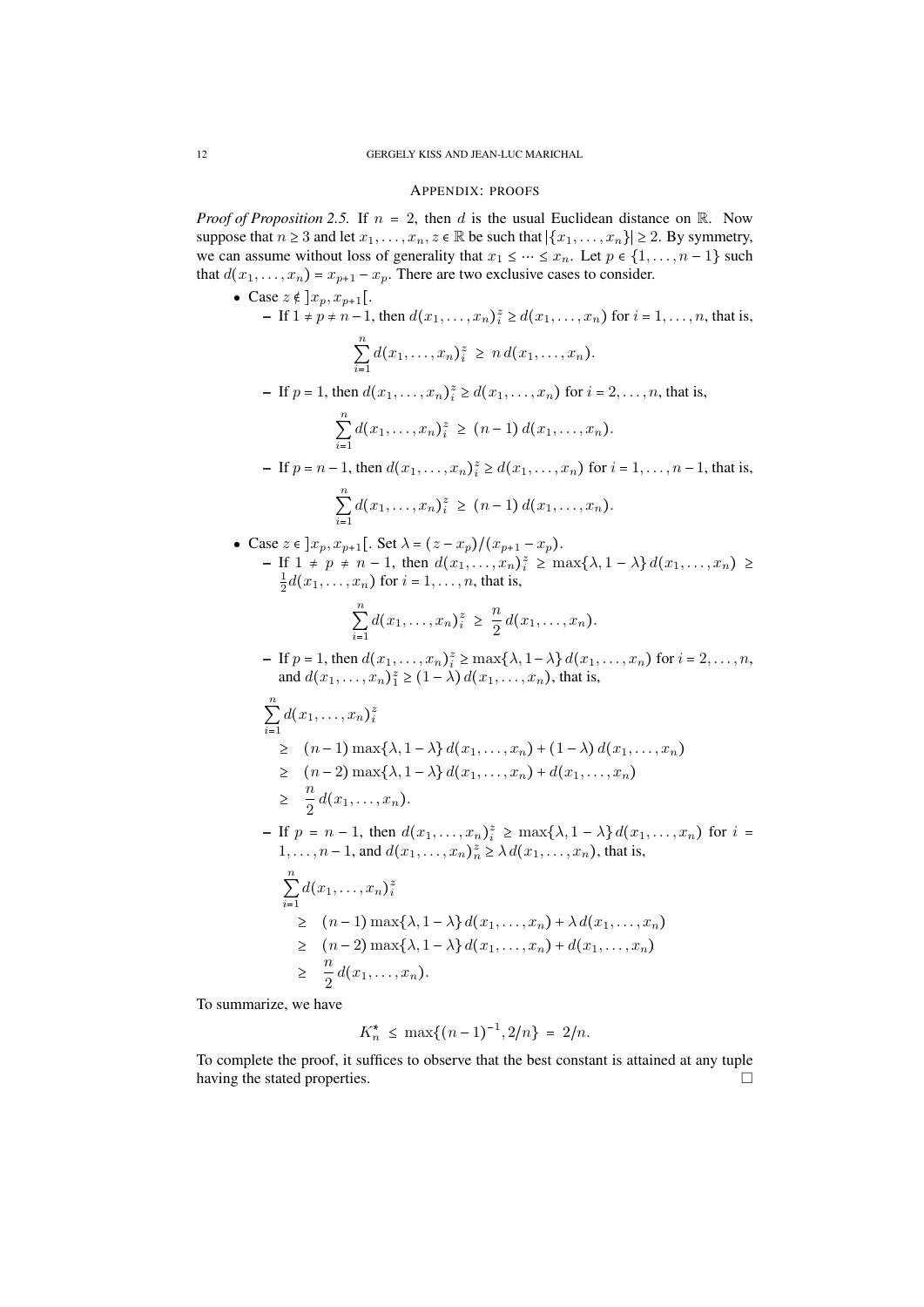*Proof of Proposition 2.6.* We first observe that  $C_{n,s} \leq 1$ . Indeed, using standardness of *d*, we obtain

$$
\sup_{x_1,...,x_n \in X \setminus \{e\}} \frac{d(x_1,...,x_n)}{\sum_{i=1}^n d(x_1,...,x_n)_i^e} \leq \frac{1}{n-1} \leq s.
$$

Now, let  $x_1, \ldots, x_n, z \in X$  satisfying  $|\{x_1, \ldots, x_n\}| \geq 2$  and set

$$
R(x_1,\ldots,x_n;z) = \frac{d(x_1,\ldots,x_n)}{\sum_{i=1}^n d(x_1,\ldots,x_n)_i^z}
$$

and

$$
R_s(x_1,...,x_n;z) = \frac{d_s(x_1,...,x_n)}{\sum_{i=1}^n d_s(x_1,...,x_n)^z_i}.
$$

There are two exclusive cases to consider.

• Case  $e \in \{x_1, \ldots, x_n\}$ . We can assume that  $x_n = e$ . If  $z = e$  or  $e \in \{x_1, \ldots, x_{n-1}\}$ , then

$$
R_s(x_1,\ldots,x_{n-1},e;z) = R(x_1,\ldots,x_{n-1},e;z) \leq (n-1)^{-1}.
$$

If  $z \neq e$  and  $e \notin \{x_1, \ldots, x_{n-1}\}$ , then, using  $C_{n,s} \leq 1$ , we obtain

$$
R_s(x_1,...,x_{n-1},e;z)
$$
  
\n
$$
\leq \frac{C_{n,s} d(x_1,...,x_{n-1},e)}{\sum_{i=1}^{n-1} C_{n,s} d(x_1,...,x_{n-1},e)_i^z + C_{n,s} d(x_1,...,x_{n-1},z)}
$$
  
\n
$$
= R(x_1,...,x_{n-1},e;z) \leq (n-1)^{-1}.
$$

• Case  $e \notin \{x_1, \ldots, x_n\}$ . If  $z \neq e$ , then we have

$$
R_s(x_1,\ldots,x_n;z) = R(x_1,\ldots,x_n;z) \leq (n-1)^{-1}.
$$

If  $z = e$ , then by the definition of  $C_{n,s}$ , we obtain

$$
R_s(x_1,...,x_n;e) = \frac{1}{C_{n,s}} R(x_1,...,x_n;e) \leq s.
$$

The cases discussed above show that the best constant of  $d_s$  is less than or equal to  $\max\{(n-1)^{-1}, s\} = s$ . However, we also have

$$
\sup_{x_1,\ldots,x_n\in X\setminus\{e\}} R_s(x_1,\ldots,x_n;e) = \frac{1}{C_{n,s}} \sup_{x_1,\ldots,x_n\in X\setminus\{e\}} R(x_1,\ldots,x_n;e) = s,
$$

which shows that the best constant is exactly  $s$ .

*Proof of Proposition 3.1.* We can assume that  $n \geq 3$ . Let us first prove the inequality. We proceed by decreasing induction on  $k$ . The result clearly holds for  $k = n$ . Suppose that it holds for some integer *k* satisfying  $n + 1 - 1/K_n^* < k \le n$  and let us prove that it still holds for  $k - 1$ .

Let  $x_1, \ldots, x_n, z \in X$ . By the induction hypothesis, we have

(8) 
$$
d(x_1,...,x_n) \leq \frac{1}{1/K_n^* - n + k} \left( \sum_{i=1}^{k-1} d(x_1,...,x_n)^z_i + d(x_1,...,x_n)^z_k \right)
$$

and

$$
(9) \quad d(x_1,\ldots,x_n)_k^z \leq \frac{1}{1/K_n^* - n + k} \left( \sum_{i=1}^{k-1} d(x_1,\ldots,x_n) \{z,x_k\}^{\{z,x_k\}} + d(x_1,\ldots,x_n) \right),
$$

$$
\overline{a}
$$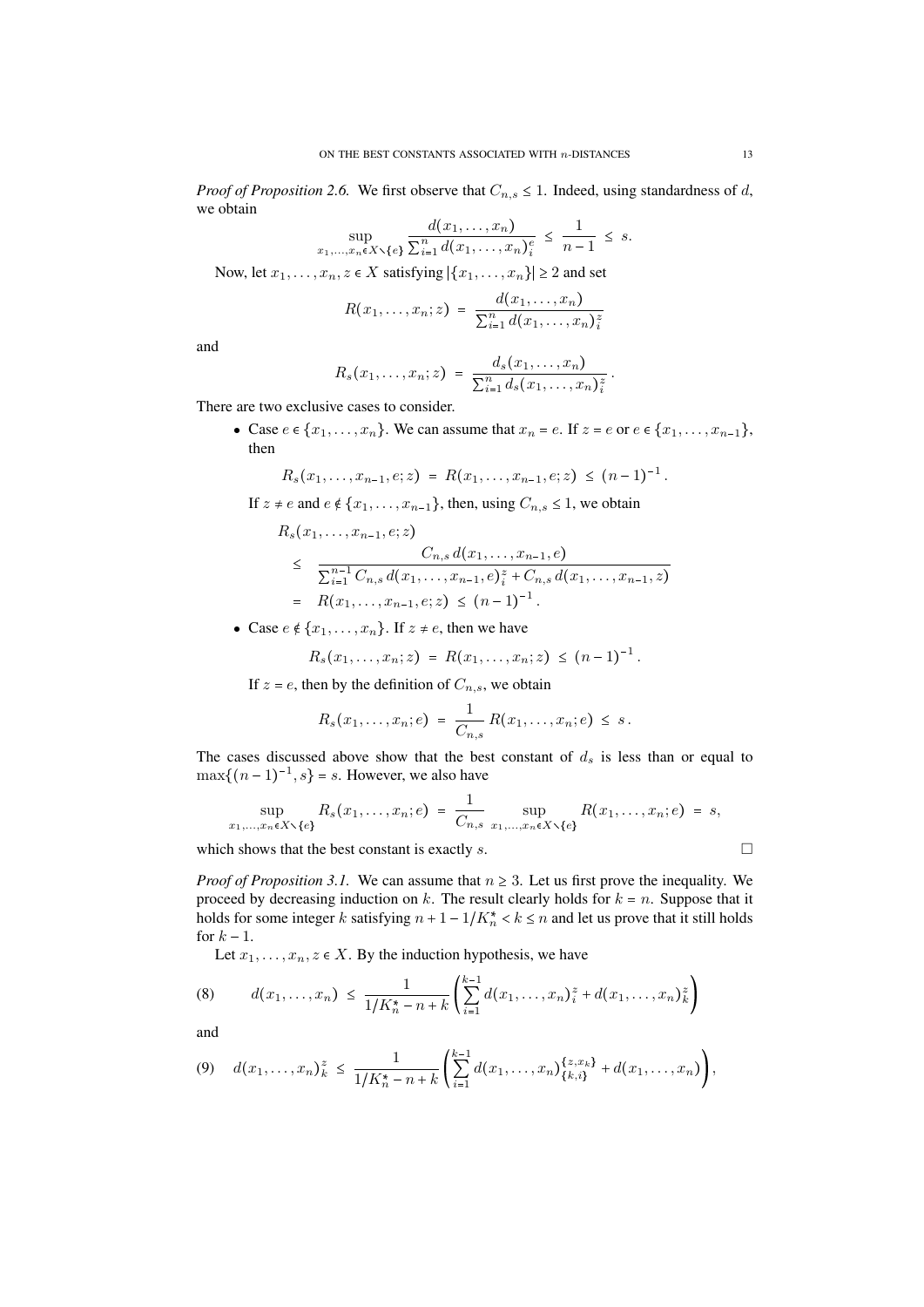where  $d(x_1, \ldots, x_n)_{\{k,i\}}^{\{z, x_k\}}$  $\{k, i\}$ <sup>{2,x}</sup> is the function obtained from  $d(x_1, \ldots, x_n)$  by setting its *k*th variable to *z* and its *i*th variable to *xk*. We then observe that

(10) 
$$
d(x_1,\ldots,x_n)_{\{k,i\}}^{\{z,x_k\}} = d(x_1,\ldots,x_n)_{i}^{z}, \qquad i=1,\ldots,k-1.
$$

By substituting (10) into (9) and then (9) into (8), we obtain

$$
d(x_1, \ldots, x_n) \leq \frac{1}{1/K_n^* - n + k} \left( 1 + \frac{1}{1/K_n^* - n + k} \right) \sum_{i=1}^{k-1} d(x_1, \ldots, x_n)_i^z
$$

$$
+ \left( \frac{1}{1/K_n^* - n + k} \right)^2 d(x_1, \ldots, x_n),
$$

that is,

$$
d(x_1,\ldots,x_n) \leq \frac{1}{1/K_n^*-n+k-1} \sum_{i=1}^{k-1} d(x_1,\ldots,x_n)^z_i,
$$

which shows that the result still holds for  $k - 1$ .

Let us now prove the second part of the result. The sufficiency is straightforward. Indeed, we have

$$
d(x_1,...,x_n) = K_n^* \Big( \sum_{i=1}^k d(x_1,...,x_n)_{i}^z + (n-k)d(x_1,...,x_n) \Big).
$$

Solving this latter equation for  $d(x_1, \ldots, x_n)$  immediately provides (5).

Let us prove the necessity. If  $(5)$  holds, then in view of  $(8)$ – $(10)$ , we must have

$$
d(x_1,...,x_n) = \frac{1}{1/K_n^* - n + p} \left( \sum_{i=1}^{p-1} d(x_1,...,x_n)^z_i + d(x_1,...,x_n)^z_p \right)
$$
  

$$
d(x_1,...,x_n)^z_p = \frac{1}{1/K_n^* - n + p} \left( \sum_{i=1}^{p-1} d(x_1,...,x_n)^z_i + d(x_1,...,x_n) \right)
$$

for any  $p \in \{k+1, \ldots, n\}$ . From these two equations, we derive condition (6). Moreover, taking  $p = n$  in the first equation shows that  $K_n^*$  is attained at  $(x_1, \ldots, x_n; z)$ .

*Proof of Proposition 3.9.* For any  $x_1, \ldots, x_n, z \in X$  and any  $S \subseteq \{1, \ldots, n\}$  such that  $|S| = k$ , we have

$$
d(x_1,\ldots,x_n) \leq K_{n,k}^* \sum_{i\in S} d(x_1,\ldots,x_n)_i^z.
$$

Summing this inequality over all possible subsets *S*, we obtain

$$
\binom{n}{k} d(x_1, \dots, x_n) \leq K_{n,k}^* \sum_{\substack{S \subseteq \{1, \dots, n\} \\ |S| = k}} \sum_{i \in S} d(x_1, \dots, x_n)_i^z
$$
  

$$
\leq K_{n,k}^* \sum_{i=1}^n d(x_1, \dots, x_n)_i^z \sum_{\substack{S \subseteq \{1, \dots, n\}, S \ni i}} 1,
$$

where the inner sum reduces to  $\binom{n-1}{k-1}$  $\binom{n-1}{k-1}$ . This establishes the inequality. The optimality of the constant is obtained by considering the distance defined in Example 3.5, for which we have  $K_n^* = 2/n$  and  $K_{n,k}^* = 2/k$ .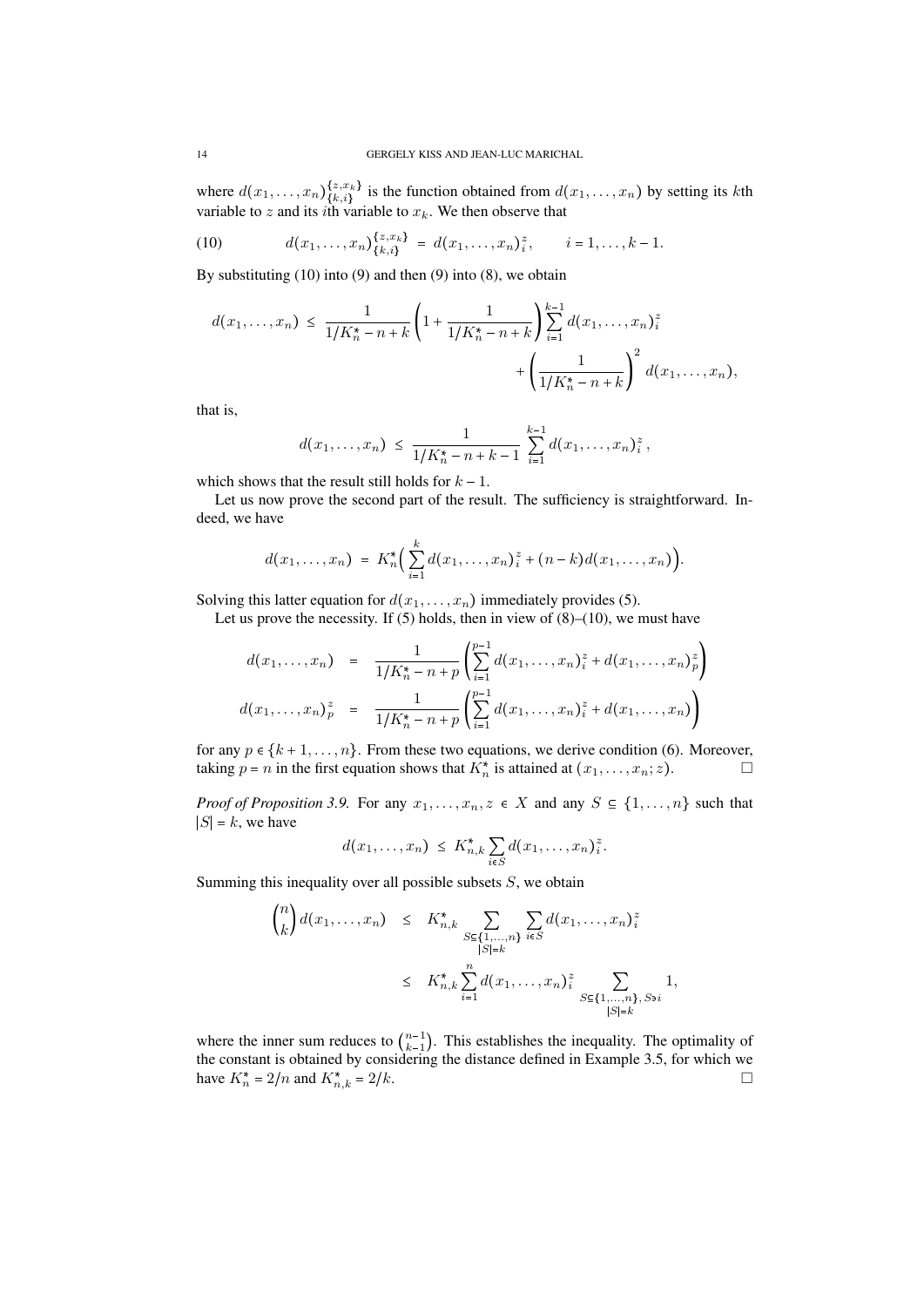*Proof of Proposition 3.11.* Let  $x_1, \ldots, x_n, z \in X$  satisfying  $|\{x_1, \ldots, x_n\}| \geq 2$  and set

$$
R_s(x_1,\ldots,x_x;z) = \frac{d_s(x_1,\ldots,x_n)}{\sum_{i=1}^n d_s(x_1,\ldots,x_n)^z_i}.
$$

There are two exclusive cases to consider.

- Case  $\{a, b\} \notin \{x_1, \ldots, x_n\}$ . We immediately have  $R_s(x_1, \ldots, x_x; z) \le (n-1)^{-1}$ .
- Case  $\{a, b\} \subseteq \{x_1, \ldots, x_n\}$ . Let  $n_a$  (resp.  $n_b$ ) be the exact number of occurrences of *a* (resp. *b*) in  $x_1, \ldots, x_n$ 
	- $-$  If  $n_a \geq 2$  and  $n_b \geq 2$ , then

$$
R_s(x_1,\ldots,x_n;z) = \frac{C_{n,s}}{nC_{n,s}} = \frac{1}{n}.
$$

 $-$  If  $n_a = 1$  and  $n_b \ge 2$  (or  $n_a \ge 2$  and  $n_b = 1$ ), then

$$
R_s(x_1,\ldots,x_n;z) = \begin{cases} \frac{C_{n,s}}{nC_{n,s}} = \frac{1}{n}, & \text{if } z = a, \\ \frac{C_{n,s}}{(n-1)C_{n,s}+1} = \frac{1}{n-1+1/C_{n,s}}, & \text{if } z \neq a. \end{cases}
$$

- If 
$$
n_a = n_b = 1
$$
, then

$$
R_s(x_1,\ldots,x_n;z) = \begin{cases} \frac{C_{n,s}}{(n-1)C_{n,s}+1} = \frac{1}{n-1+1/C_{n,s}}, & \text{if } z \in \{a,b\},\\ \frac{C_{n,s}}{(n-2)C_{n,s}+2} = \frac{1}{n-2+2/C_{n,s}}, & \text{if } z \notin \{a,b\}. \end{cases}
$$

The cases discussed above show that  $d_s$  is an *n*-distance and its best constant is

$$
K_n^* = \frac{1}{n - 2 + 2/C_{n,s}} = s
$$

and it is attained at any  $(a, b, x_3, \ldots, x_n; z) \in X^{n+1}$  such that  $x_3, \ldots, x_n, z \in X \setminus \{a, b\}.$ Moreover, for such tuples we have

$$
d_s(a,b,x_3,\ldots,x_n) = C_{n,s} = \frac{2}{1/s-n+2} = \frac{1}{1/K_n^*-n+2} \sum_{i=1}^2 d_s(a,b,x_3,\ldots,x_n)_i^z,
$$

which shows that  $K_{n,2}^*$  exists and  $K_{n,2}^* = \frac{1}{1/K_n^* - n + 2}$ . By Proposition 3.1 and Corollary 3.2, we also have  $K_{n,k}^* = \frac{1}{1/K_{n}^* - n + k}$  for any  $k \in \{2, ..., n\}$ .

*Proof of Lemma 4.6.* By Proposition 3.6, we have

$$
(11) d(x_1,...,x_{k-1},x_k,...,x_k)
$$
  
\n
$$
\leq \frac{1}{k+p-1} \sum_{i=1}^{k-1} d(x_1,...,x_{k-1},x_k,...,x_k)_i^z
$$
  
\n
$$
+ \frac{p+1}{k+p-1} d(x_1,...,x_{k-1},x_k,...,x_k,z).
$$

Using repetition invariance and Proposition 3.6, we also have

$$
(12) \quad d(x_1, \ldots, x_{k-1}, x_k, \ldots, x_k, z) = d(x_1, \ldots, x_{k-1}, x_k, z, \ldots, z)
$$
\n
$$
\leq \frac{1}{k-1} \sum_{i=1}^{k-1} d(x_1, \ldots, x_{k-1}, x_k, \ldots, x_k, z)^{z}
$$
\n
$$
+ \frac{1}{k-1} d(x_1, \ldots, x_{k-1}, z, \ldots, z).
$$

Substituting (12) into (11), we obtain the claimed result. To see that the constants are optimal, just take the cardinality based distance with distinct  $x_1, \ldots, x_k$  and  $z = x_k$ .  $\Box$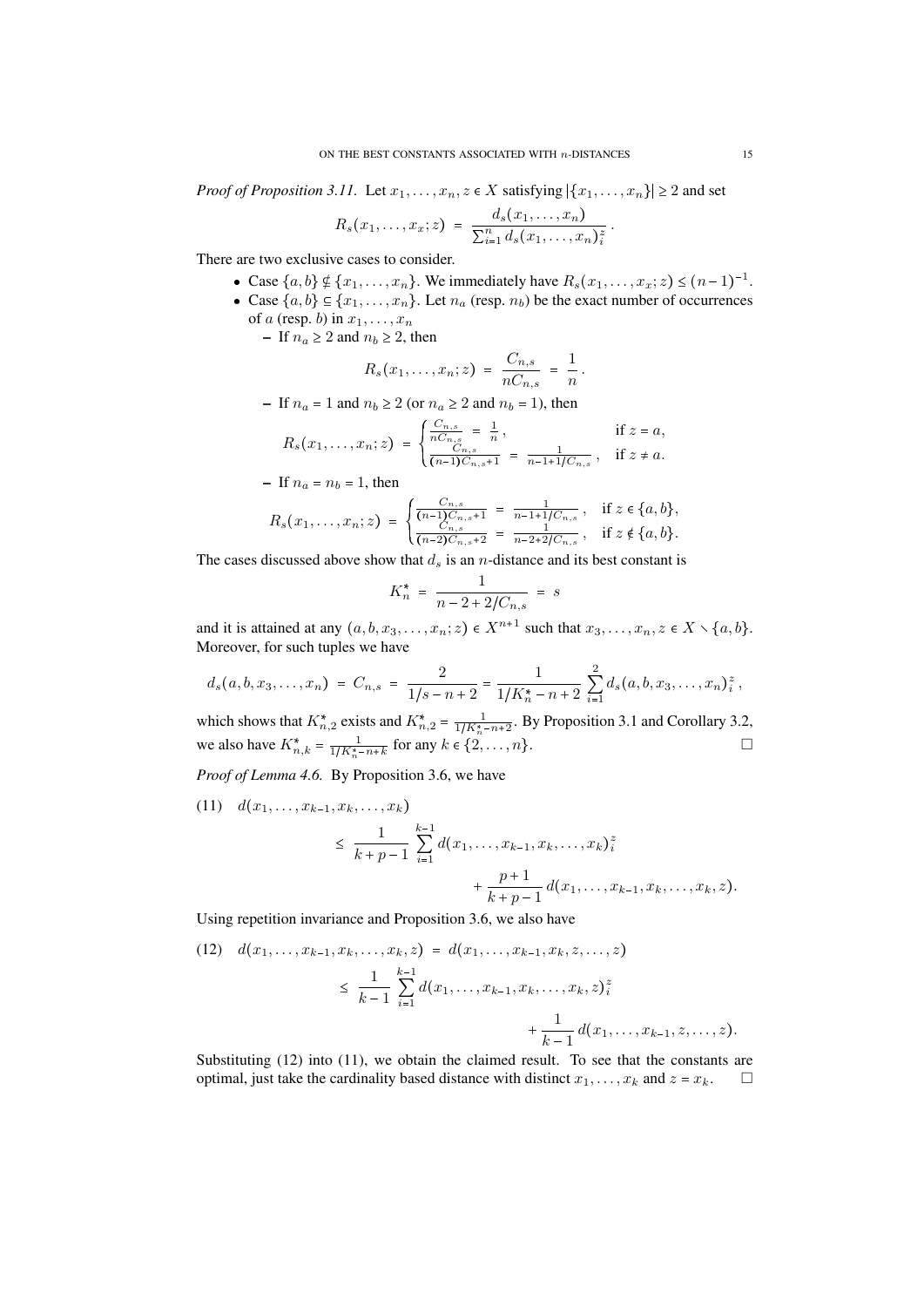*Proof of Proposition 4.7.* Let  $k \in \{2, \ldots, n-1\}$ , let  $n_1, \ldots, n_k \in \{1, \ldots, n\}$  be such that  $n_1 + \cdots + n_k = n$ , and let  $d' : X^k \to \mathbb{R}_+$  be the map defined in (7). Using the symmetry of  $d'$ , we can rewrite Lemma 4.6 with  $p = n - k$  as follows. For any  $j \in \{1, ..., k\}$  and any  $x_1, \ldots, x_k, z \in X$ , we have

$$
d'(x_1,...,x_k) \leq \frac{n}{(k-1)(n-1)} \sum_{\substack{i=1 \ i \neq j}}^k d'(x_1,...,x_k)_{i}^2
$$

$$
+ \frac{n-k+1}{(k-1)(n-1)} d'(x_1,...,x_k)_{j}^2.
$$

Summing the latter inequality over  $j = 1, \ldots, k$ , we obtain

$$
\sum_{j=1}^{k} d'(x_1, \ldots, x_k) \leq \frac{n}{(k-1)(n-1)} \sum_{i=1}^{k} \sum_{\substack{j=1 \ j \neq i}}^{k} d'(x_1, \ldots, x_k)_{i}^{z} + \frac{n-k+1}{(k-1)(n-1)} \sum_{i=1}^{k} d'(x_1, \ldots, x_k)_{i}^{z},
$$

that is,

$$
d'(x_1,\ldots,x_k) \le ((k-1)^{-1} + (k(k-1)(n-1))^{-1}) \sum_{i=1}^k d'(x_1,\ldots,x_k)^z_i,
$$

This shows that *d* satisfies the strong *k*-simplex inequality with the claimed constant *Mn,k*, which does not depend on  $n_1, \ldots, n_k$ .

To see that this constant is optimal and attained, we now construct a standard *n*-distance that is repetition invariant and for which the constant  $M_{n,k}$  is attained.

Let  $k \in \{2, \ldots, n-1\}$ , let  $X = \{y_1, \ldots, y_k, e\}$ , with  $|X| = k+1$ , let  $d_c$  be the cardinality based *n*-distance, and define  $d: X^n \to \mathbb{R}_+$  by  $d(x_1, \ldots, x_n) = 0$  if  $|\{x_1, \ldots, x_n\}| = 1$ , and

$$
d(x_1,...,x_n) = \begin{cases} \frac{1}{k-1} d_c(x_1,...,x_n), & \text{if } e \notin \{x_1,...,x_n\}, \\ a, & \text{if } e \in \{x_1,...,x_n\} \neq X, \\ b, & \text{if } e \in \{x_1,...,x_n\} = X, \end{cases}
$$

otherwise, where

$$
\frac{(k-1)(n-1)}{k(n-1)+1} = a < b = \frac{k}{k-1}a = \frac{k(n-1)}{k(n-1)+1} < 1.
$$

Let us show first that *d* is a standard *n*-distance on *X*. Let  $x_1, \ldots, x_n, z \in X$  be such that  $|\{x_1, \ldots, x_n\}| \geq 2$ . There are three exclusive cases to consider.

• Case  $e \notin \{x_1, \ldots, x_n\}.$ 

 $-$  If  $z \neq e$ , then we have

$$
d(x_1,...,x_n) = \frac{1}{k-1} d_c(x_1,...,x_n)
$$
  
\n
$$
\leq \frac{1}{n-1} \sum_{i=1}^n \frac{1}{k-1} d_c(x_1,...,x_n)^2_i
$$
  
\n
$$
= \frac{1}{n-1} \sum_{i=1}^n d(x_1,...,x_n)^2_i.
$$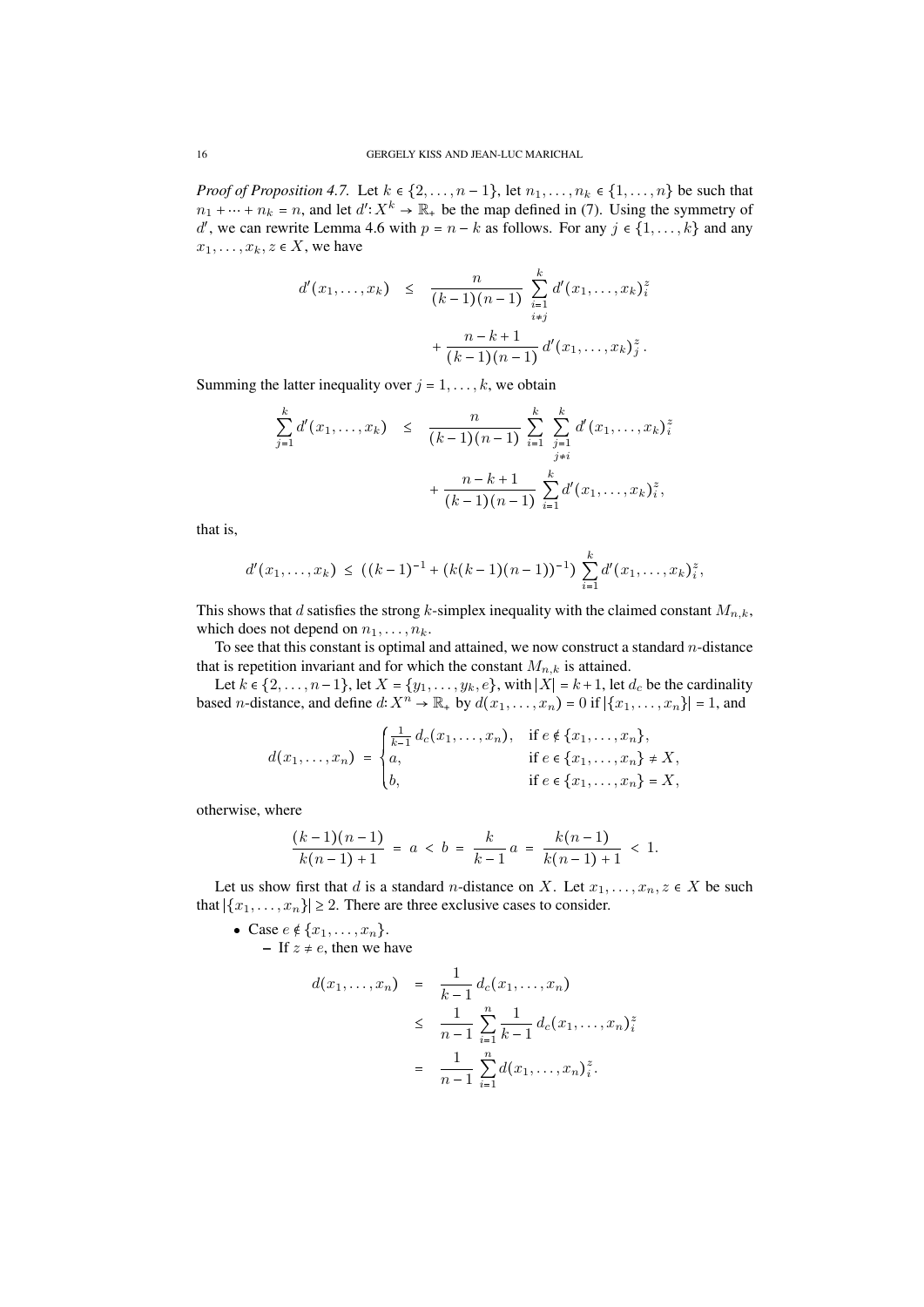– If  $z = e$ , then assume first that  $\{x_1, \ldots, x_n\} \neq X \setminus \{e\}$ . We then have

$$
d(x_1,...,x_n) = \frac{1}{k-1} d_c(x_1,...,x_n) \leq \frac{k-2}{k-1}
$$
  
 
$$
\leq \frac{n}{n-1} a = \frac{1}{n-1} \sum_{i=1}^n d(x_1,...,x_n)_i^e.
$$

If  $\{x_1, \ldots, x_n\} = X \setminus \{e\} = \{y_1, \ldots, y_k\}$ , then  $d(x_1, \ldots, x_n) = 1$  and it is not difficult to see that

$$
\sum_{i=1}^n d(x_1,\ldots,x_n)_i^e \ge (k-1)a + (n-k+1)b = n-1.
$$

• Case  $e \in \{x_1, \ldots, x_n\} \neq X$ . We have

$$
d(x_1,...,x_n) = a \leq \frac{1}{n-1} \sum_{i=1}^n d(x_1,...,x_n)^2
$$

since the sum on the right is greater than  $(n-1)a$ .

- Case  $e \in \{x_1, \ldots, x_n\} = X$ . Let  $n_i$  (resp.  $n_e$ ) be the number of  $y_i$  (resp.  $e$ ) among  $x_1, \ldots, x_n$ .
	- $-$  If  $z = y_j$  for some  $j \in \{1, \ldots, k\}$ , then

$$
\sum_{i=1}^{n} d(x_1, \dots, x_n)_{i}^{y_j} = \sum_{i=1}^{n} d(n_1 \cdot y_1, \dots, n_k \cdot y_k, n_e \cdot e)_{i}^{y_j}
$$

$$
= \begin{cases} \ell a + (n - \ell)b, & \text{if } n_e > 1, \\ \ell a + (n - \ell - 1)b + 1, & \text{if } n_e = 1, \end{cases}
$$

where  $\ell = |\{q \in \{1, ..., k\} \setminus \{j\} : n_q = 1\}| \leq k - 1$ . It follows that

$$
d(x_1,...,x_n) = b < 1 = \frac{(k-1)a + (n-k+1)b}{n-1}
$$
  

$$
\leq \frac{1}{n-1} \sum_{i=1}^n d(x_1,...,x_n)^2
$$

 $-$  If  $z = e$ , then

$$
\sum_{i=1}^{n} d(x_1, ..., x_n)_i^e = \sum_{i=1}^{n} d(n_1 \cdot y_1, ..., n_k \cdot y_k, n_e \cdot e)_i^e
$$
  
=  $\ell a + (n - \ell)b$ ,

where  $\ell = |\{q \in \{1, \ldots, k\} : n_q = 1\}| \leq k$ . It follows that

$$
d(x_1,...,x_n) = b = \frac{k a + (n-k)b}{n-1}
$$
  

$$
\leq \frac{1}{n-1} \sum_{i=1}^n d(x_1,...,x_n)^2
$$

In view of the cases discussed above, we see that *d* is a standard *n*-distance. To see that the claimed constant  $M_{n,k}$  is attained, we just observe that

$$
\frac{d'(y_1,\ldots,y_k)}{\sum_{i=1}^k d'(y_1,\ldots,y_k)_i^e} = \frac{1}{k a} = M_{n,k},
$$

where  $d'$ :  $X^k \to \mathbb{R}_+$  is the (symmetric) map defined in (7).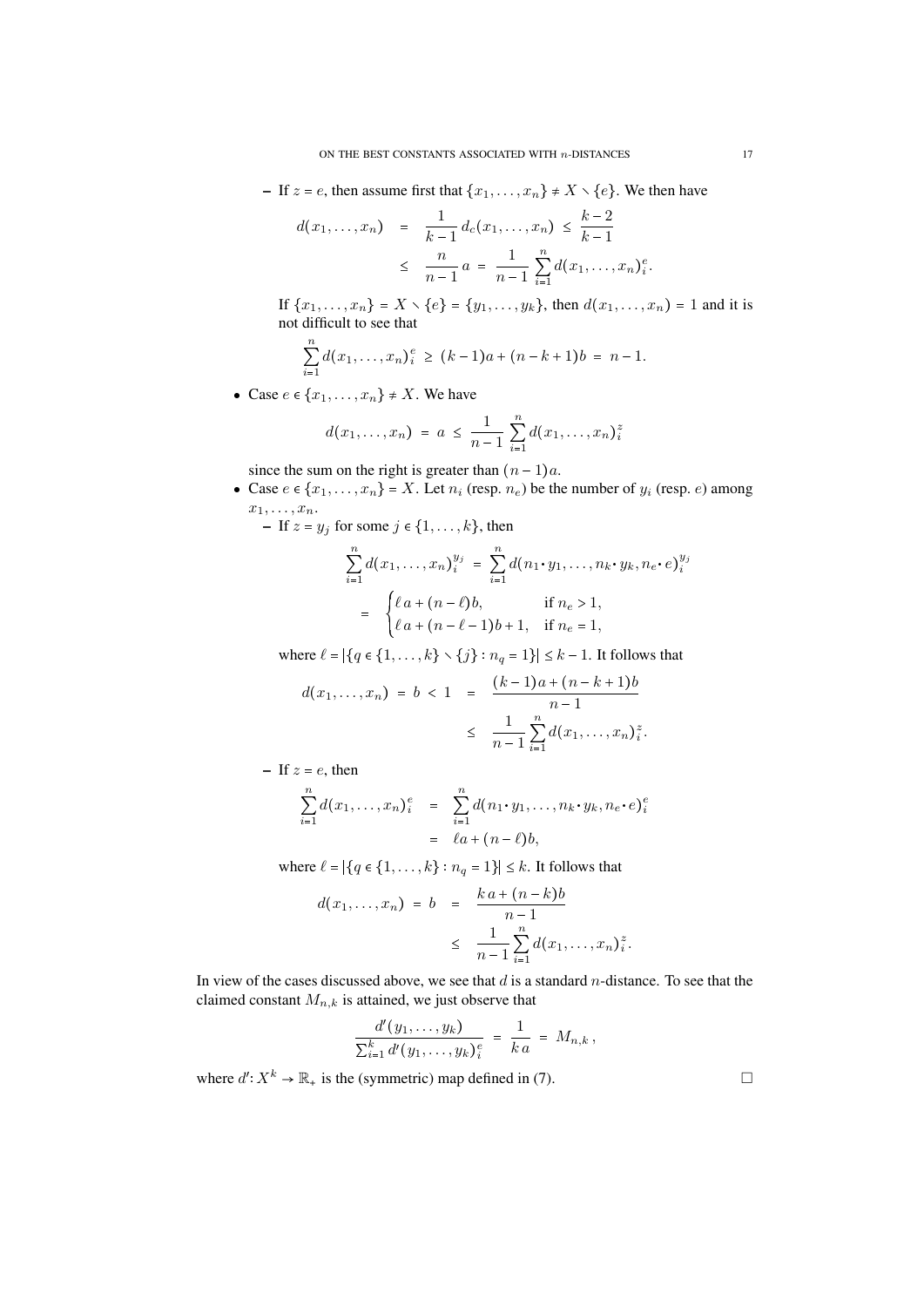*Proof of Proposition 4.10.* Let  $x_1, \ldots, x_n, x'_1, \ldots, x'_n \in X$  such that

$$
\{x_1, \ldots, x_n\} = \{x'_1, \ldots, x'_n\}.
$$

We can assume that  $|\{x_1, \ldots, x_n\}| \notin \{1, n\}$ . Then, there exist pairwise distinct  $i, j, k \in \{1, n\}$ .  $\{1, \ldots, n\}$  such that  $x_i = x_j \neq x_k$ . By nonincreasingness under identification of variables, we can replace  $x_i$  or  $x_j$  by  $x_k$  without changing  $d(x_1, \ldots, x_n)$ . By iterating this argument, we finally obtain  $d(x_1, ..., x_n) = d(x'_1, ..., x'_n)$ .

Let us illustrate this proof. To see that

$$
d(a, b, b, c, c, e) = d(a, a, b, c, e, e),
$$

we consider the chain of equalities

$$
d(a, b, b, c, c, e) = d(a, a, b, c, c, e) = d(a, a, b, c, e, e). \square
$$

*Proof of Proposition 4.12.* Let  $n_1, \ldots, n_k \in \{1, \ldots, n\}$  such that  $n_1 + \cdots + n_k = n$ . Let also  $d' : X^k \to \mathbb{R}_+$  be the map defined in (7) and let  $x_1, \ldots, x_k, z \in X$ . We only need to prove that

$$
d'(x_1,\ldots,x_k) \ \leq \ K_{n,k}^* \ \sum_{i=1}^k d'(x_1,\ldots,x_k)_{i}^z \ .
$$

Using repetition invariance (see Proposition 4.10) and nonincreasingness under identification of variables, we obtain

$$
d'(x_1,\ldots,x_k) \leq d(x_1,\ldots,x_k,z,\ldots,z) \leq K_{n,k}^* \sum_{i=1}^k d(x_1,\ldots,x_k,z,\ldots,z)_{i}^*
$$

and

$$
d(x_1,\ldots,x_k,z,\ldots,z)^z_i = d'(x_1,\ldots,x_k)^z_i, \qquad i \in \{1,\ldots,k\}.
$$

This completes the proof.  $\Box$ 

*Proof of Lemma 5.1.* We proceed by induction. The result trivially holds for  $k = 1$ . Suppose now that the result holds for some  $k \in \{1, \ldots, n-1\}$  and let us prove that it still holds for  $k + 1$ . Using Proposition 3.6 and then the induction hypothesis we obtain

$$
d(x_1,...,x_{k+1},z,...,z) \leq \frac{1}{k} \sum_{i=1}^{k+1} d(x_1,...,x_{k+1},z,...,z)^{z}_{i}
$$
  

$$
\leq \frac{1}{k} \sum_{i=1}^{k+1} \sum_{\substack{j=1 \ j \neq i}}^{k+1} g(x_j,z) = \sum_{i=1}^{k+1} g(x_i,z),
$$

which completes the proof.  $\Box$ 

# ACKNOWLEDGMENTS

The authors would like to thank Bruno Teheux for his insights and useful comments that helped improve this paper. Gergely Kiss is supported by the Hungarian National Foundation for Scientific Research, Grant No. K124749, and the Premium Postdoctoral Fellowship of Hungarian Academy of Sciences.